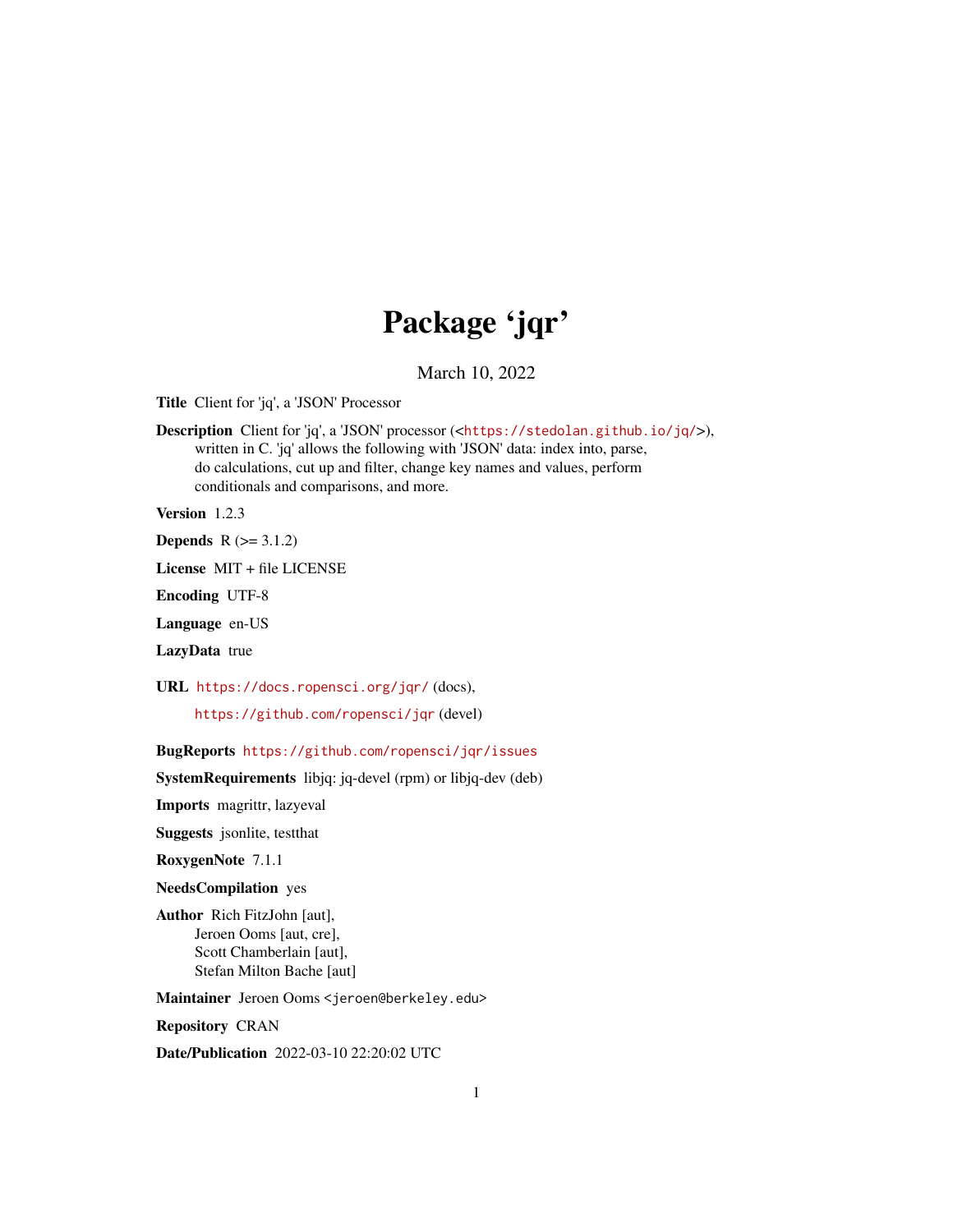# <span id="page-1-0"></span>R topics documented:

|      | $\mathcal{D}_{\mathcal{L}}$ |
|------|-----------------------------|
|      | 3                           |
|      | $\overline{4}$              |
|      | 5                           |
|      | 5                           |
|      | 6                           |
|      | 6                           |
| iq   | 8                           |
|      | 9                           |
|      | 10                          |
|      | -11                         |
| kevs | 12                          |
|      | 13                          |
|      | 14                          |
|      | 17                          |
|      | 19                          |
|      | 20                          |
|      | 20                          |
|      | 21                          |
|      | 22                          |
|      | 23                          |
|      | 24                          |
|      | 24                          |
|      |                             |
|      | 26                          |
|      |                             |

## **Index**

at

Format strings and escaping

## **Description**

Format strings and escaping

## **Usage**

 $at(.data, ...)$ 

 $at_{-}(.data, ..., .dots)$ 

## **Arguments**

.data input. This can be JSON input, or an object of class jqr that has JSON and query params combined, which is passed from function to function when using the jqr DSL.

Comma separated list of unquoted variable names  $\ddots$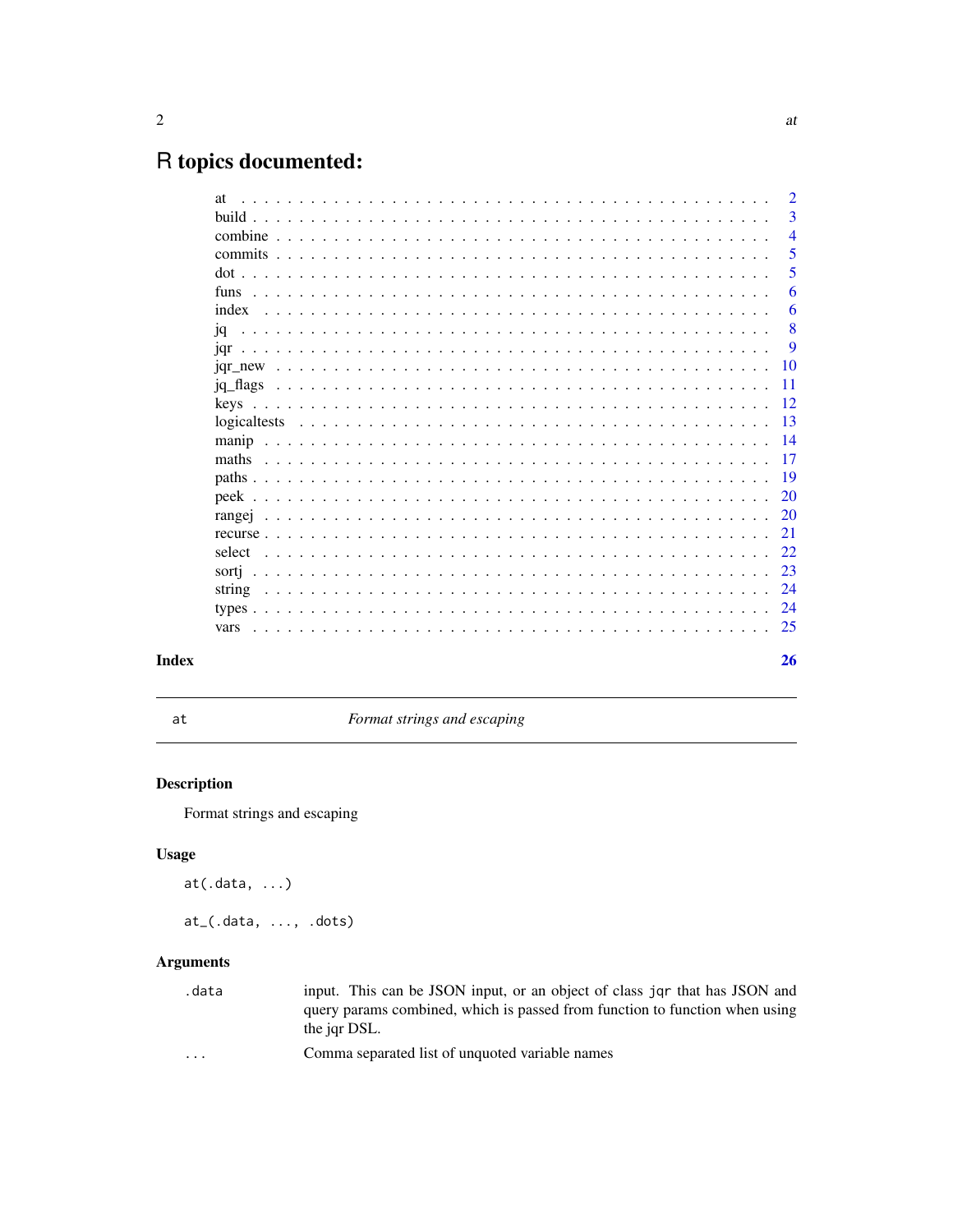#### <span id="page-2-0"></span>build 3 and 3 and 3 and 3 and 3 and 3 and 3 and 3 and 3 and 3 and 3 and 3 and 3 and 3 and 3 and 3 and 3 and 3 and 3 and 3 and 3 and 3 and 3 and 3 and 3 and 3 and 3 and 3 and 3 and 3 and 3 and 3 and 3 and 3 and 3 and 3 and

| .dots | Used to work around non-standard evaluation |
|-------|---------------------------------------------|
| dots  | dots                                        |

#### Examples

```
x <- '{"user":"stedolan","titles":["JQ Primer", "More JQ"]}'
x %>% at(base64) %>% peek
x %>% at(base64)
x %>% index() %>% at(base64)
y <- '["fo", "foo", "barfoo", "foobar", "barfoob"]'
y %>% index() %>% at(base64)
## prepare for shell use
y %>% index() %>% at(sh)
## rendered as csv with double quotes
z \leq '[1, 2, 3, "a"]'
z %>% at(csv)
## rendered as csv with double quotes
z %>% index()
z %>% index() %>% at(text)
## % encode for URI's
#### DOESNT WORK -------------------------
## html escape
#### DOESNT WORK -------------------------
## serialize to json
#### DOESNT WORK -------------------------
```
build *Build arrays and objects*

#### <span id="page-2-1"></span>Description

Build arrays and objects

#### Usage

```
build_array(.data, ...)
build_array_(.data, ..., .dots)
build_object(.data, ...)
build_object_(.data, ..., .dots)
```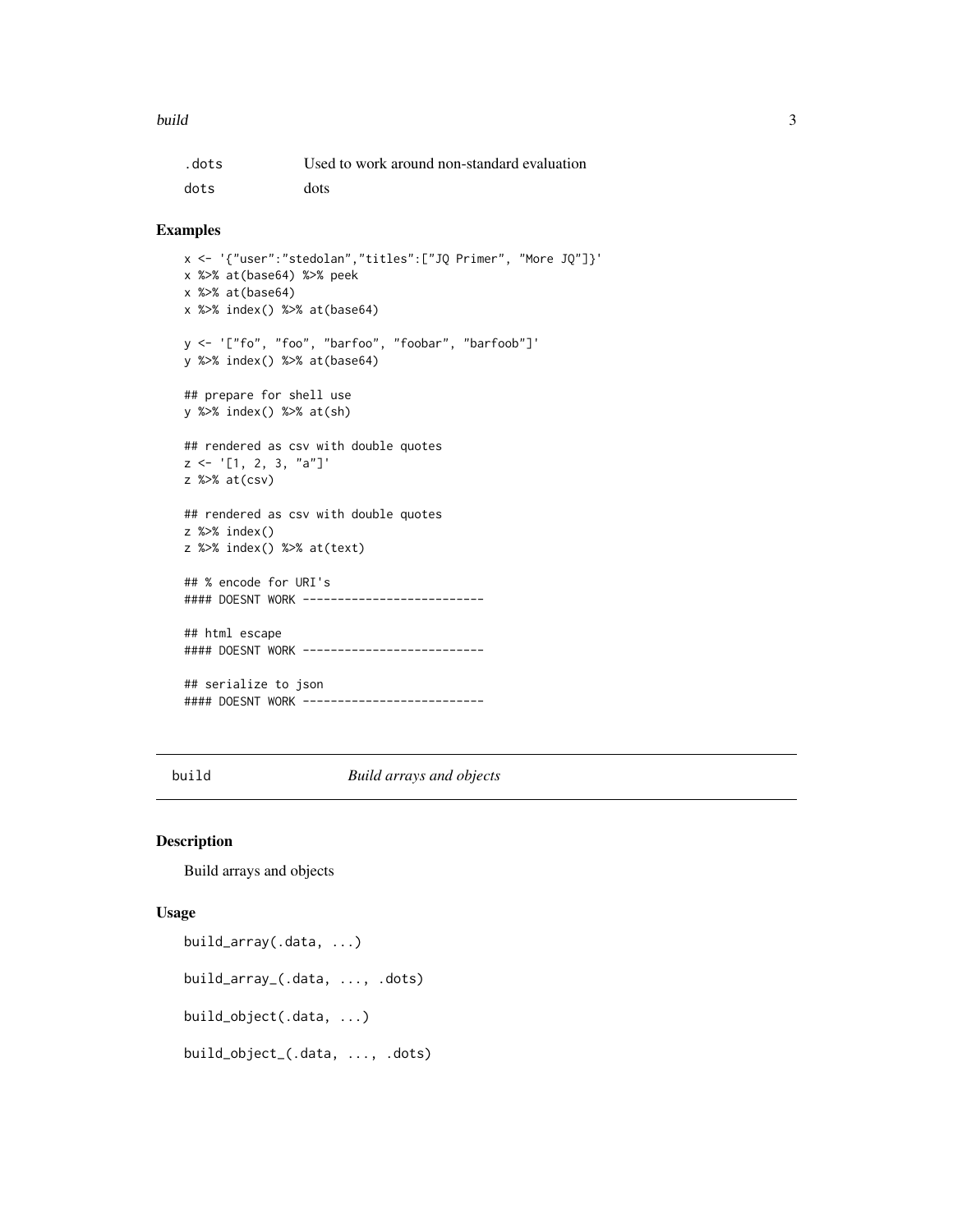#### <span id="page-3-0"></span>**Arguments**

| .data                   | input. This can be JSON input, or an object of class jqr that has JSON and<br>query params combined, which is passed from function to function when using<br>the jar DSL. |
|-------------------------|---------------------------------------------------------------------------------------------------------------------------------------------------------------------------|
| $\cdot$ $\cdot$ $\cdot$ | Comma separated list of unquoted variable names                                                                                                                           |
| .dots                   | Used to work around non-standard evaluation                                                                                                                               |
| dots                    | dots                                                                                                                                                                      |

## Examples

```
## BUILD ARRAYS
x <- '{"user":"stedolan", "projects": ["jq", "wikiflow"]}'
jq(x, "[.user, .projects[]]")
x %>% build_array(.user, .projects[])
jq('[1, 2, 3]', '[ .[] | . * 2]')
'[1, 2, 3]' %>% build_array(.[] | . * 2)
## BUILD OBJECTS
'{"foo": 5, "bar": 7}' %>% build_object(a = .foo) %>% peek
'\{'"foo": 5, "bar": 7}' %>% build_object(a = .foo)
# using json dataset, just first element
x \le - commits %\gg index(0)
x %>%
   build_object(message = .commit.message, name = .commit.committer.name)
x %>% build_object(sha = .commit.tree.sha, author = .author.login)
# using json dataset, all elements
x <- index(commits)
x %>% build_object(message = .commit.message, name = .commit.committer.name)
x %>% build_object(sha = .sha, name = .commit.committer.name)
# many JSON inputs
'{"foo": 5, "bar": 7} {"foo": 50, "bar": 7} {"foo": 500, "bar": 7}' %>%
  build_object(hello = .foo)
```
combine *Combine json pieces*

#### Description

Combine json pieces

#### Usage

combine(x)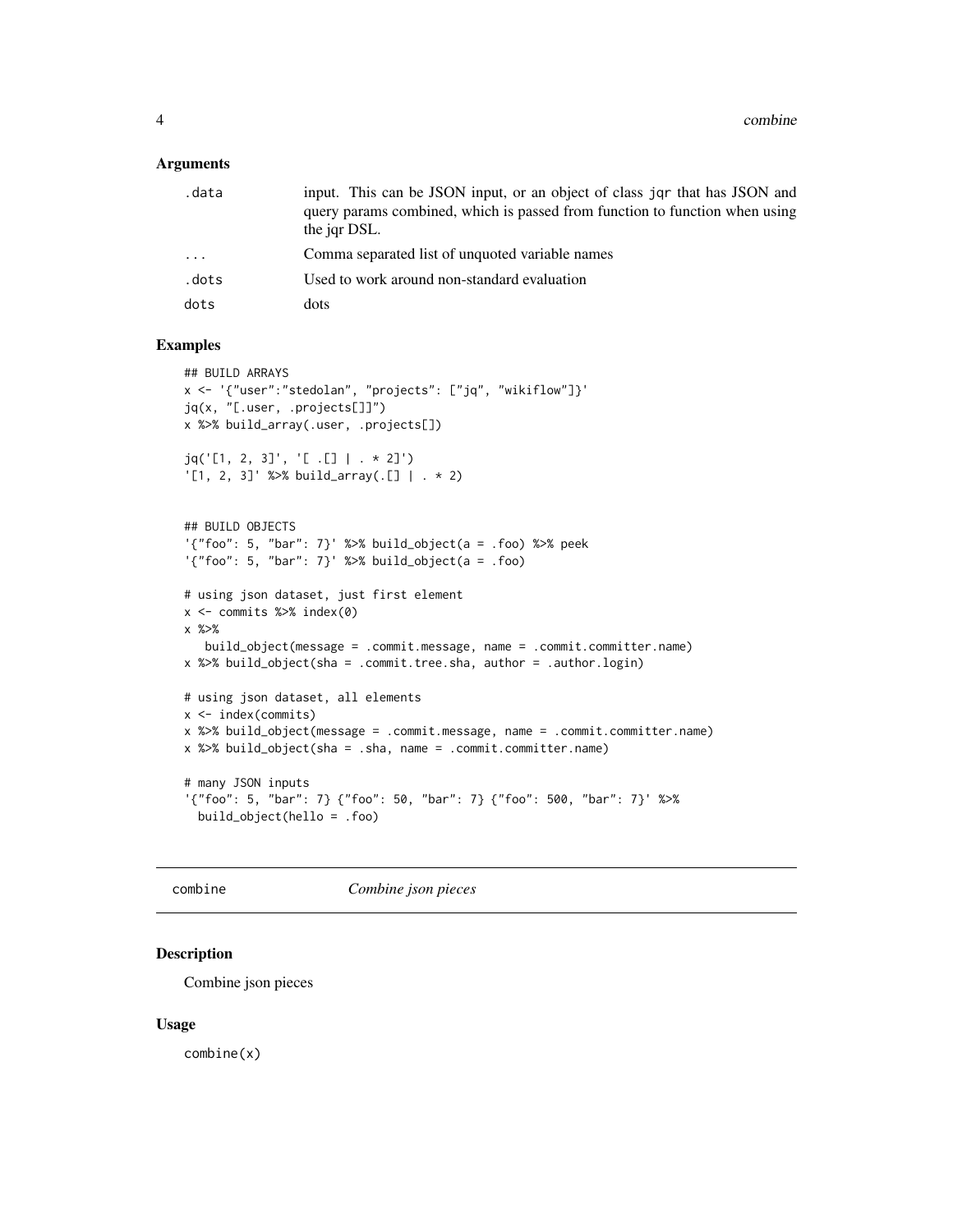#### <span id="page-4-0"></span>commits 5

## Arguments

x Input, of class json

#### Examples

```
x \le - '{"foo": 5, "bar": 7}' %>% select(a = .foo)
combine(x)
(x \leq - commits %>% index() %>%
 select(sha = .sha, name = .commit.committer.name))
combine(x)
```
commits *GitHub Commits Data*

## Description

GitHub Commits Data

## Format

A character string of json github commits data for the jq repo.

dot *dot and related functions*

#### Description

dot and related functions

## Usage

```
dot(.data)
```
 $dot_{-}(.data, dots = ".'')$ 

dotstr(.data, ...)

dotstr\_(.data, ..., .dots)

## Arguments

| .data | input. This can be JSON input, or an object of class jqr that has JSON and  |
|-------|-----------------------------------------------------------------------------|
|       | query params combined, which is passed from function to function when using |
|       | the jqr DSL.                                                                |
| dots  | dots                                                                        |
| .     | Comma separated list of unquoted variable names                             |
| .dots | Used to work around non-standard evaluation                                 |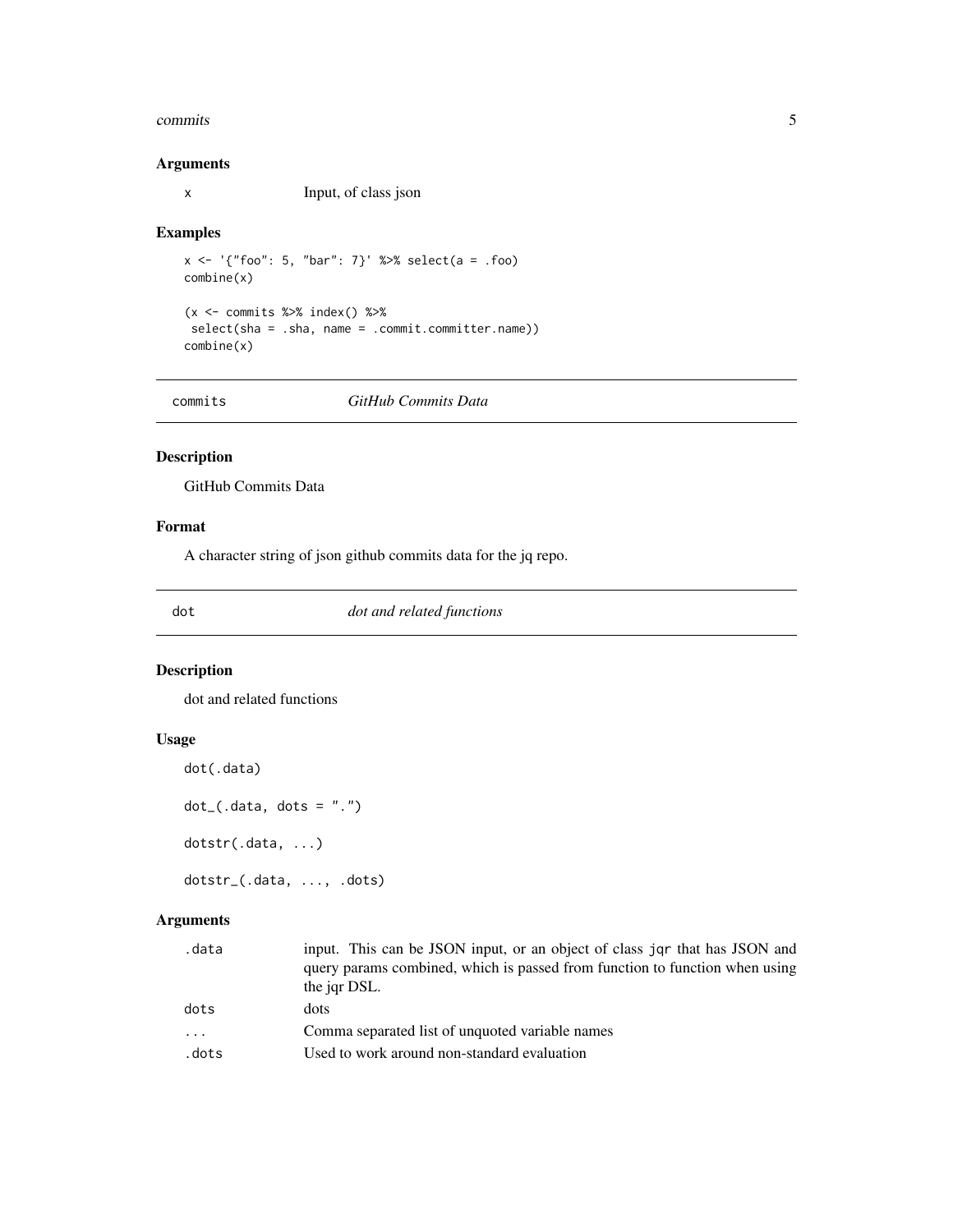#### Examples

```
str <- '[{"name":"JSON", "good":true}, {"name":"XML", "good":false}]'
str %>% dot
str %>% index %>% dotstr(name)
'{"foo": 5, "bar": 8}' %>% dot
'{"foo": 5, "bar": 8}' %>% dotstr(foo)
'{"foo": {"bar": 8}}' %>% dotstr(foo.bar)
```
#### funs *Define and use functions*

## Description

Define and use functions

## Usage

funs(.data, fxn, action)

#### Arguments

| .data  | input                                                 |
|--------|-------------------------------------------------------|
| fxn    | A function definition, without def (added internally) |
| action | What to do with the function on the data              |

## Examples

```
jq("[1,2,10,20]", 'def increment: . + 1; map(increment)')
"[1,2,10,20]" %>% funs('increment: . + 1', 'map(increment)')
"[1,2,10,20]" %>% funs('increment: . / 100', 'map(increment)')
"[1,2,10,20]" %>% funs('increment: . / 100', 'map(increment)')
'[[1,2],[10,20]]' %>% funs('addvalue(f): f as $x | map(. + $x)', 'addvalue(.[0])')
"[1,2]" %>% funs('f(a;b;c;d;e;f): [a+1,b,c,d,e,f]', 'f(.[0];.[1];.[0];.[0];.[0];.[0])')
"[1,2,3,4]" %>% funs('fac: if . == 1 then 1 else . * (. - 1 | fac) end', '[.[] | fac]')
```
index *index and related functions*

#### Description

index and related functions

<span id="page-5-0"></span>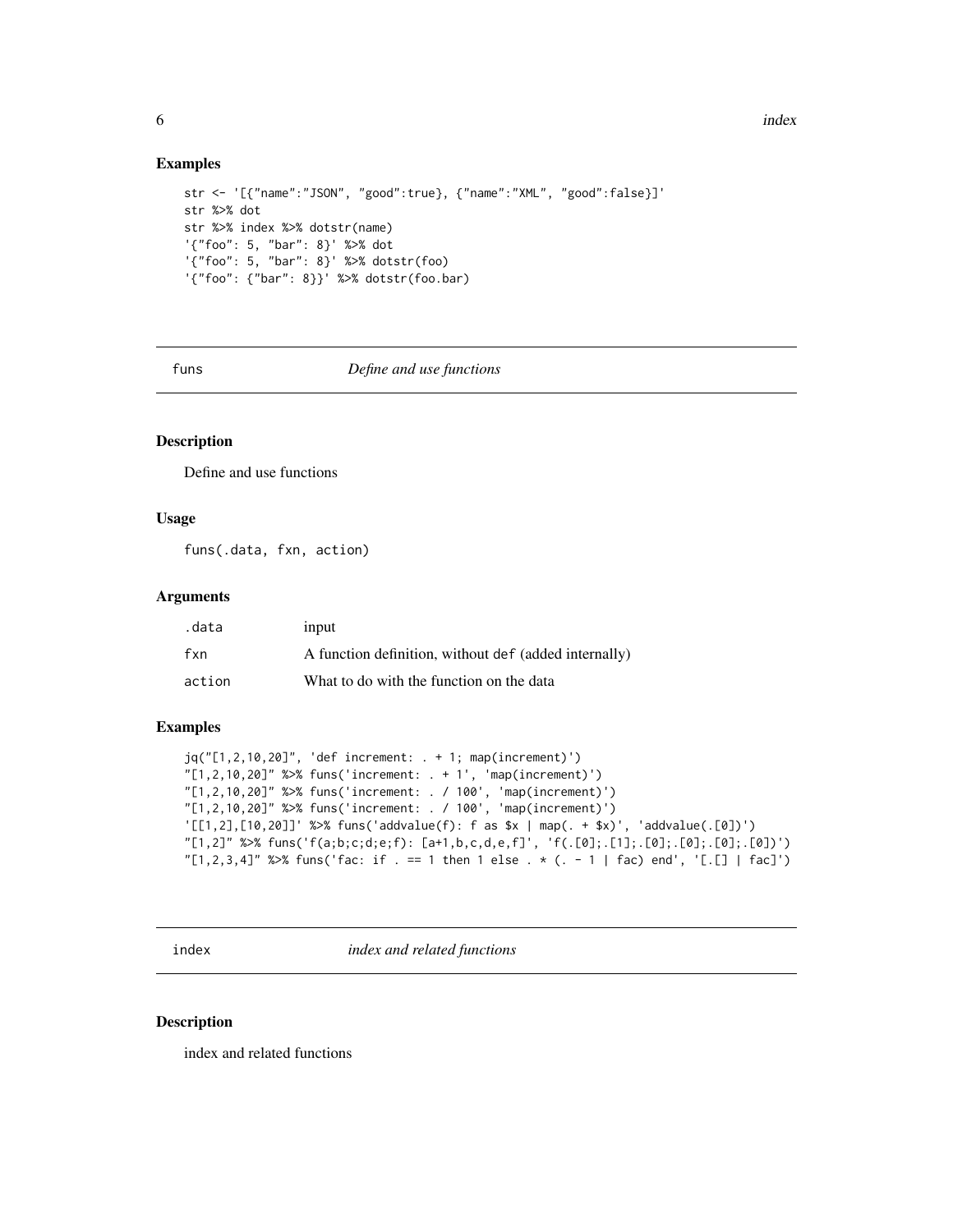index 7

## Usage

```
index(.data, ...)
index_(.data, ..., .dots)
indexif(.data, ...)
indexif_(.data, ..., .dots)
dotindex(.data, ...)
dotindex_(.data, ..., .dots)
```
#### Arguments

| .data      | input. This can be JSON input, or an object of class jor that has JSON and<br>query params combined, which is passed from function to function when using<br>the jar DSL. |
|------------|---------------------------------------------------------------------------------------------------------------------------------------------------------------------------|
| $\ddots$ . | Comma separated list of unquoted variable names                                                                                                                           |
| .dots      | Used to work around non-standard evaluation                                                                                                                               |
| dots       | dots                                                                                                                                                                      |

## Details

- index/index\_ queries like: .[], .[0], .[1:5], .["foo"]
- indexif/indexif\_ queries like: . ["foo"]?
- dotindex/dotindex\_ queries like: .[].foo, .[].foo.bar

```
str <- '[{"name":"JSON", "good":true}, {"name":"XML", "good":false}]'
str %>% index
'{"name":"JSON", "good":true}' %>% indexif(name)
'{"name":"JSON", "good":true}' %>% indexif(good)
'{"name":"JSON", "good":true}' %>% indexif(that)
'{"a": 1, "b": 1}' %>% index
'[]' %>% index
'[{"name":"JSON", "good":true}, {"name":"XML", "good":false}]' %>% index(0)
'["a","b","c","d","e"]' %>% index(2)
'["a","b","c","d","e"]' %>% index('2:4')
'["a","b","c","d","e"]' %>% index('2:5')
'["a","b","c","d","e"]' %>% index(':3')
'["a","b","c","d","e"]' %>% index('-2:')
str %>% index %>% select(bad = .name)
'[{"name":"JSON", "good":true}, {"name":"XML", "good":false}]' %>%
 dotindex(name)
'[{"name":"JSON", "good":true}, {"name":"XML", "good":false}]' %>%
```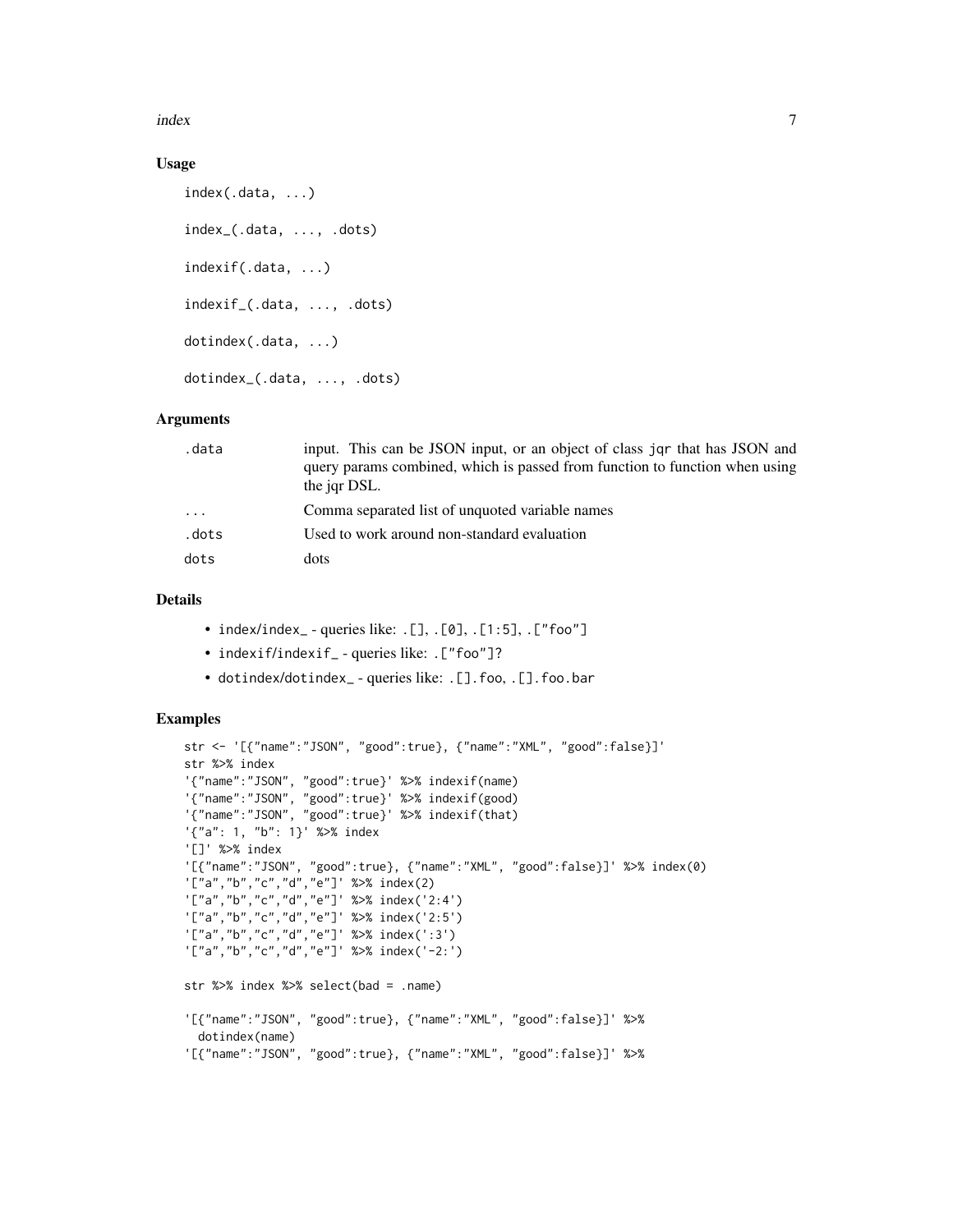```
dotindex(good)
'[{"name":"JSON", "good":{"foo":5}}, {"name":"XML", "good":{"foo":6}}]' %>%
 dotindex(good)
'[{"name":"JSON", "good":{"foo":5}}, {"name":"XML", "good":{"foo":6}}]' %>%
 dotindex(good.foo)
```
## <span id="page-7-1"></span>jq *Execute a query with jq*

## Description

jq is meant to work with the high level interface in this package. jq also provides access to the low level interface in which you can use jq query strings just as you would on the command line. Output gets class of json, and pretty prints to the console for easier viewing. jqr doesn't do pretty printing.

#### Usage

```
jq(x, ...)
## S3 method for class 'jqr'
jq(x, ...)
## S3 method for class 'character'
jq(x, ..., \text{ flags} = jq\_flags())## S3 method for class 'json'
jq(x, \ldots, flags = jq_flags())## S3 method for class 'connection'
jq(x, ..., \text{ flags} = jq_flags(), out = NULL)
```
## Arguments

| $\times$                | j son object or character string with json data, this can be one or more valid json<br>objects                                          |
|-------------------------|-----------------------------------------------------------------------------------------------------------------------------------------|
| $\cdot$ $\cdot$ $\cdot$ | character specification of jq query. Each element in code will be combined<br>with "I", which is convenient for long queries.           |
| flags                   | See jq_flags                                                                                                                            |
| out                     | a filename, callback function, connection object to stream output. Set to 'NULL'<br>to buffer all output and return a character vector. |

#### See Also

[peek](#page-19-1)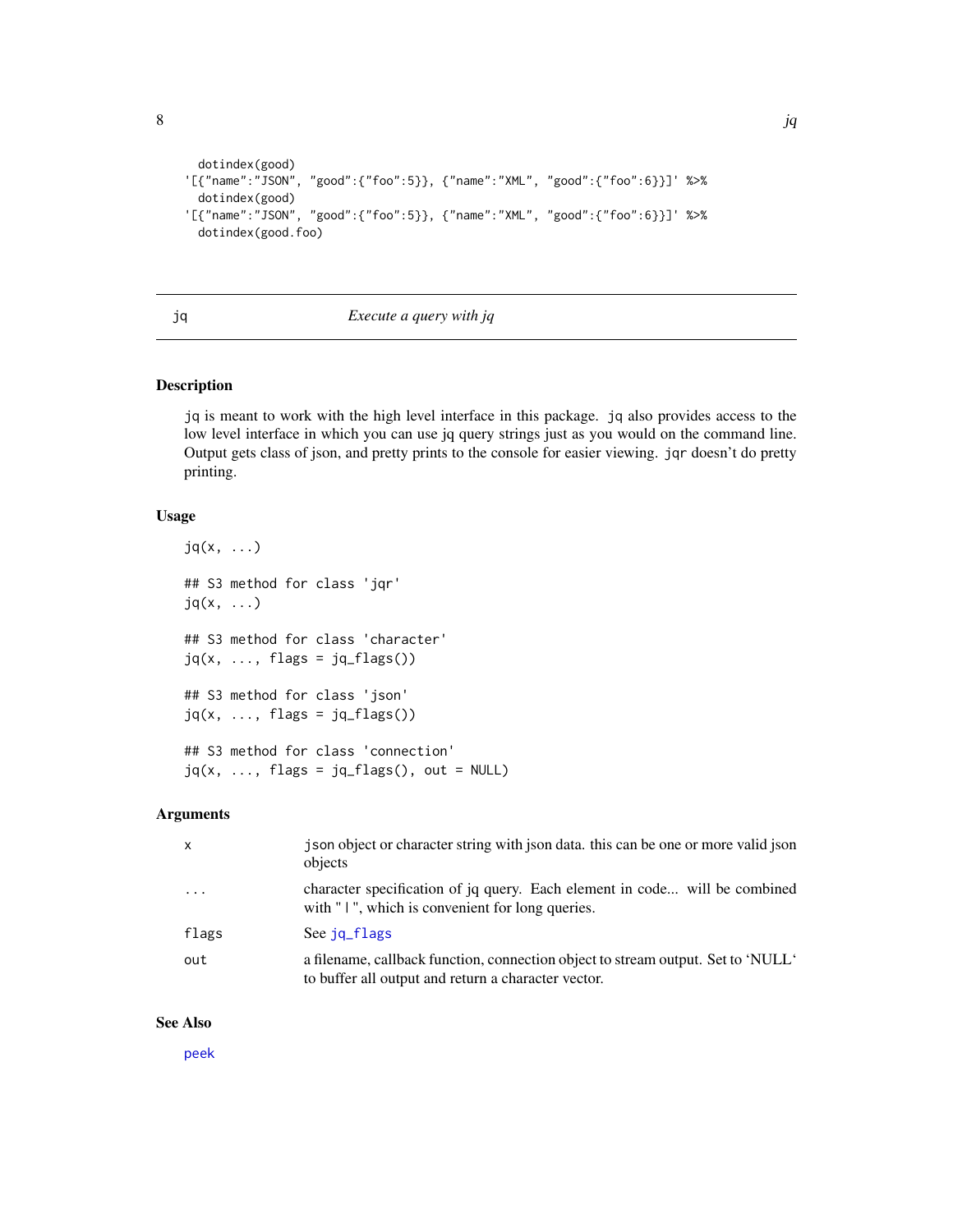#### Examples

```
'\{"a": 7}' %>% do(.a + 1)
'[8,3,null,6]' %>% sortj
x <- '[{"message": "hello", "name": "jenn"},
  {"message": "world", "name": "beth"}]'
jq(index(x))
jq('{"a": 7, "b": 4}', 'keys')
jq('[8,3,null,6]', 'sort')
# many json inputs
jq(c("[123, 456]", "[77, 88, 99]", "[41]"), ".[]")
# Stream from connection
tmp <- tempfile()
writeLines(c("[123, 456]", "[77, 88, 99]", "[41]"), tmp)
jq(file(tmp), ".[]")
## Not run:
# from a url
x <- 'http://jeroen.github.io/data/diamonds.json'
jq(url(x), ".[]")# from a file
file <- file.path(tempdir(), "diamonds_nd.json")
download.file(x, destfile = file)
jq(file(file), ".carat")
jq(file(file), "select(.carat > 1.5)")
jq(file(file), 'select(.carat > 4 and .cut == "Fair")')## End(Not run)
```
jqr *jqr*

## Description

An R client for the C library jq

#### Low-level

Low level interface, in which you can execute 'jq' code just as you would on the command line. Available via [jq](#page-7-1)

## High-level DSL

High-level, uses a suite of functions to construct queries. Queries are constucted, then excuted internally with [jq](#page-7-1)

<span id="page-8-0"></span>jqr 9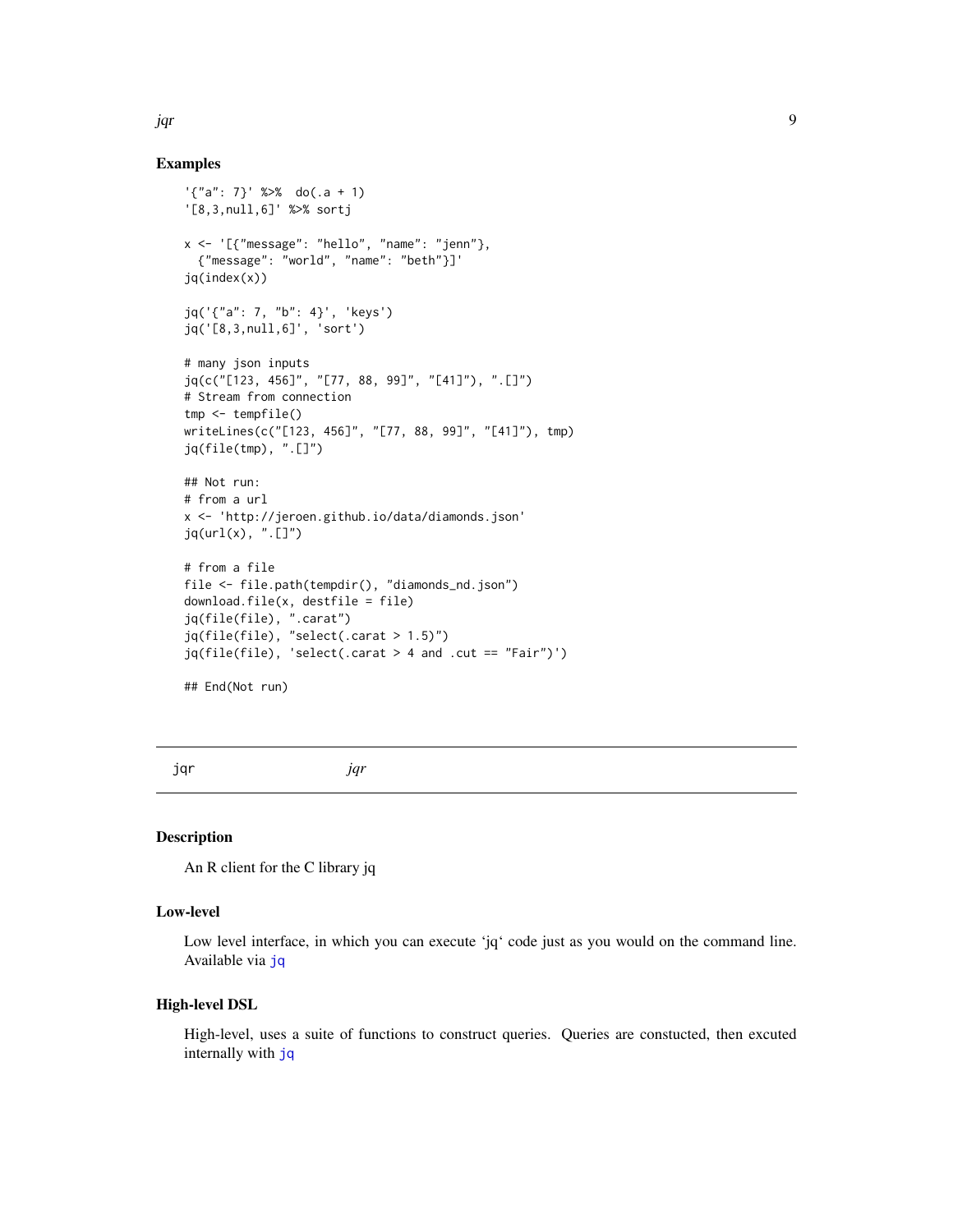<span id="page-9-0"></span>The high level DSL supports piping, though you don't have to use pipes.

#### NSE and SE

Most DSL functions have NSE (non-standard evaluation) and SE (standard evaluation) versions, which make jqr easy to use for interactive use as well as programming.

#### jq version

We link to jq through the installed version on your system, so the version can vary. Run jq --version to get your jq version

#### indexing

note that jq indexing starts at 0, whereas R indexing starts at 1. So when you want the first thing in an array using jq, for example, you want 0, not 1

#### output data format

Note that with both the low level interface and the high level DSL, we print the output to look like a valid JSON object to make it easier to look at. However, it's important to know that the output is really just a simple character string or vector of strings - it's just the print function that pretty prints it and makes it look like a single JSON object. What jq is giving you often is a stream of valid JSON objects, each one of which is valid, but altogether are not valid. However, a trick you can do is to wrap your jq program in brackets like [.[]] instead of .[] to give a single JSON object

Related to above, you can use the function provided [string](#page-23-1) with the high level DSL to get back a character string instead of pretty printed version

jqr\_new *JQ Streaming API*

### **Description**

Low level JQ API. First create a program using a 'query' and 'flags' and then feed pieces of data.

#### Usage

```
jqr_new(query, flags = jq_flags())
```
jqr\_feed(jqr\_program, json, unlist = TRUE, finalize = FALSE)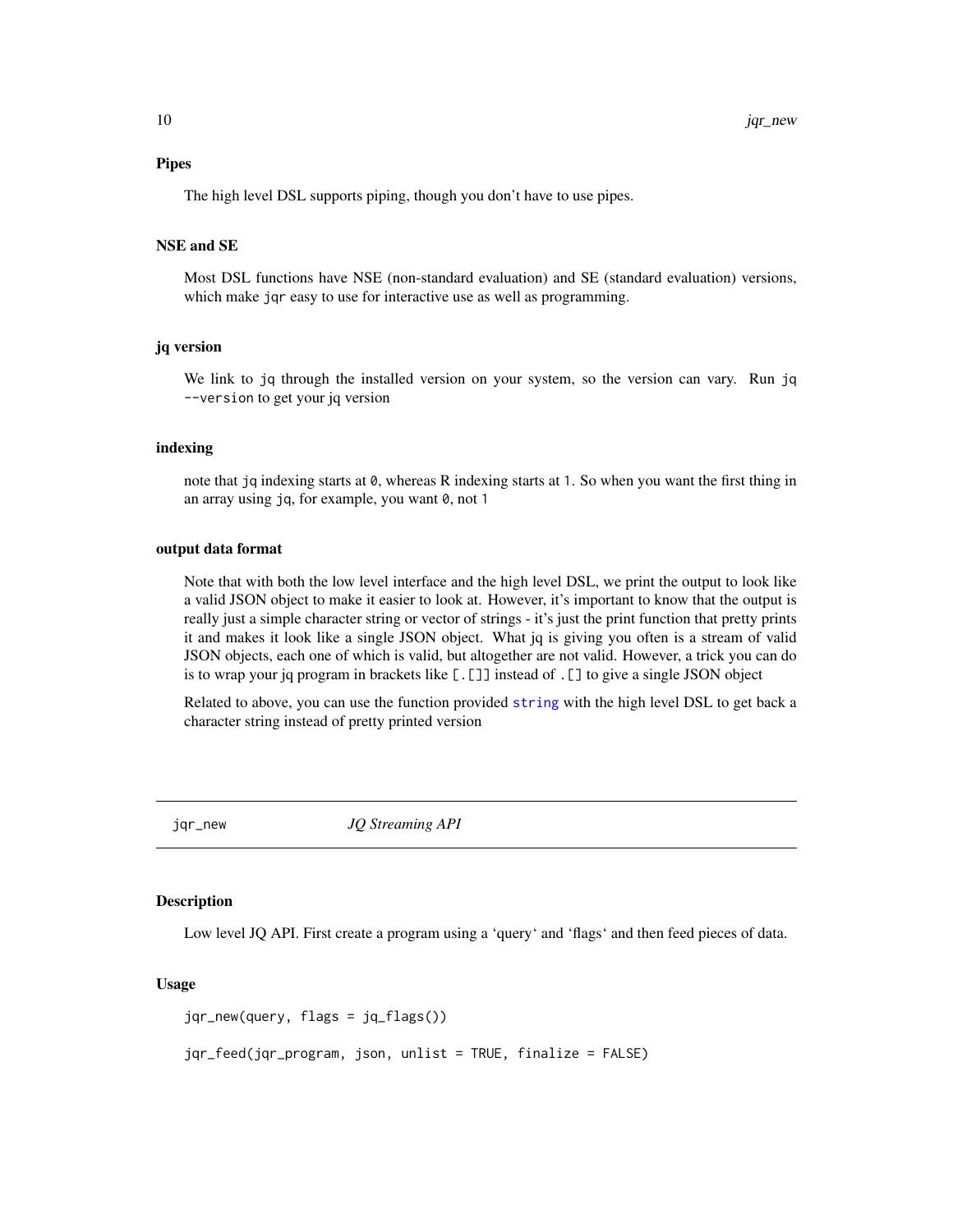#### <span id="page-10-0"></span> $jq$ \_flags  $11$

## Arguments

| query       | string with a valid jq program                                                                                                       |
|-------------|--------------------------------------------------------------------------------------------------------------------------------------|
| flags       | See jq flags                                                                                                                         |
| jqr_program | object returned by [jqr_new]                                                                                                         |
| json        | character vector with json data. If the JSON object is incomplete, you must set<br>'finalize' to 'FALSE' otherwise you get an error. |
| unlist      | if 'TRUE' returns a single character vector with all output for each each string<br>in 'ison' input                                  |
| finalize    | completes the parsing and verifies that the JSON string is valid. Set this to<br>'TRUE' when feeding the final piece of data.        |

## Examples

```
program <- jqr_new(".[]")
jqr_feed(program, c("[123, 456]", "[77, 88, 99]"))
jqr_feed(program, c("[41, 234]"))
jqr_feed(program, "", finalize = TRUE)
```
<span id="page-10-1"></span>jq\_flags *Flags for use with jq*

## Description

The flags function is provided for the high-level DSL approach, whereas the jq\_flags function is used to provide the low-level jq with the appropriate flags.

## Usage

```
jq_flags(
 pretty = FALSE,
  ascii = FALSE,
 color = FALSE,
  sorted = FALSE,
 stream = FALSE,
  seq = FALSE
)
flags(
  .data,
 pretty = FALSE,
 ascii = FALSE,
 color = FALSE,
  sorted = FALSE,
 stream = FALSE,
  seq = FALSE\mathcal{E}
```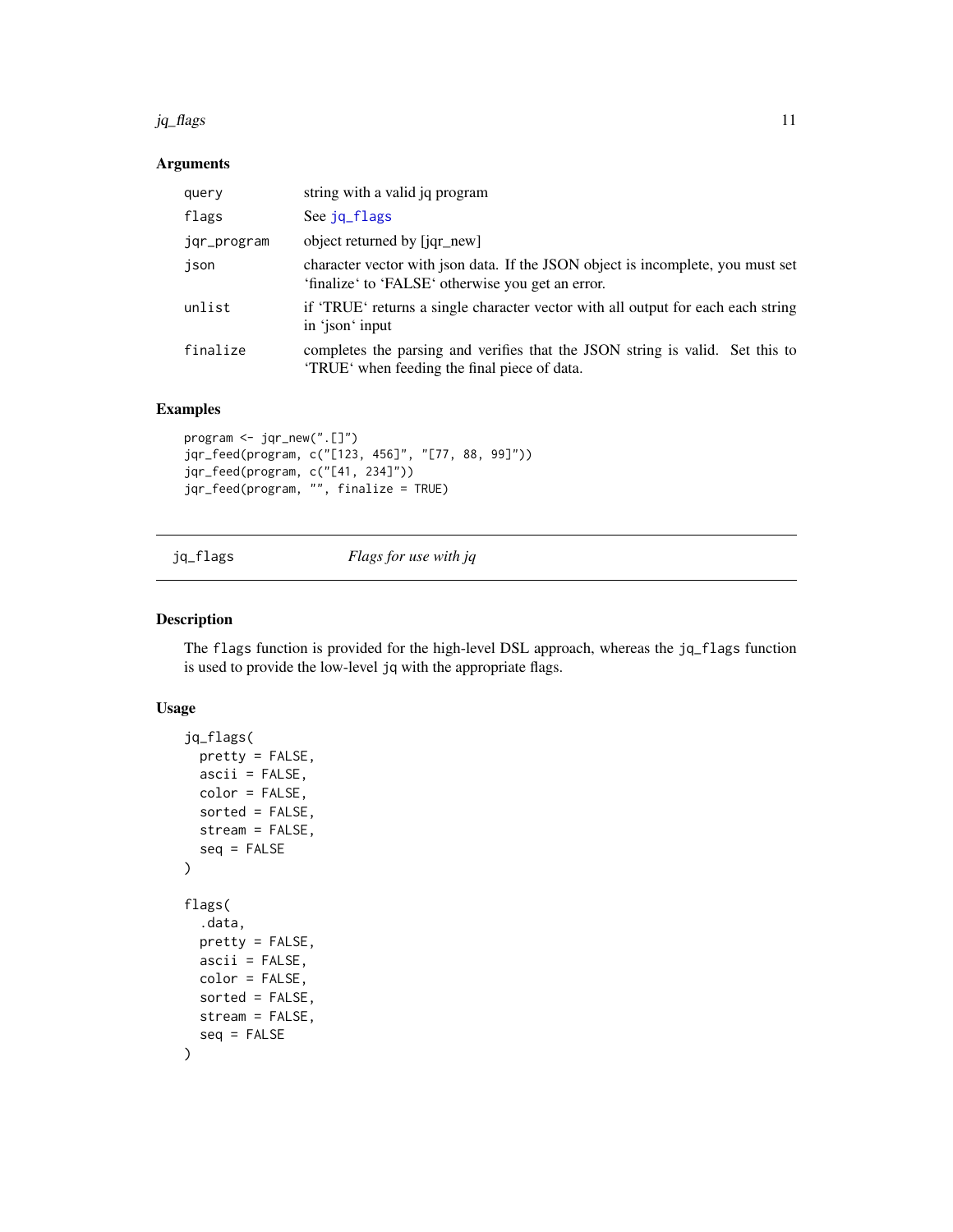## <span id="page-11-0"></span>Arguments

| pretty | Pretty print the json (different to jsonlite's pretty printing).                                                 |
|--------|------------------------------------------------------------------------------------------------------------------|
| ascii  | Force jq to produce pure ASCII output with non-ASCII characters replaced by<br>equivalent escape sequences.      |
| color  | Add ANSI escape sequences for coloured output                                                                    |
| sorted | Output fields of each object with keys in sorted order                                                           |
| stream | Parse the input in streaming fashion, outputing arrays of path and leaf values<br>like jq --stream command line. |
| seg    | Use the application/json-seq MIME type scheme for separating JSON like the<br>jq --seq command line.             |
| .data  | A jqr object.                                                                                                    |

## Examples

'{"a": 7, "z":0, "b": 4}' %>% flags(sorted = TRUE) '{"a": 7, "z":0, "b": 4}' %>% dot %>% flags(sorted = TRUE) jq('{"a": 7, "z":0, "b": 4}', ".") %>% flags(sorted = TRUE) jq('{"a": 7, "z":0, "b": 4}', ".", flags = jq\_flags(sorted = TRUE))

keys *Operations on keys, or by keys*

### Description

keys takes no input, and retrieves keys. del deletes provided keys. haskey checks if a json string has a key, or the input array has an element at the given index.

## Usage

```
keys(.data)
del(.data, ...)
del_(.data, ..., .dots)
haskey(.data, ...)
haskey_(.data, ..., .dots)
```
## Arguments

| .data | input. This can be JSON input, or an object of class jar that has JSON and<br>query params combined, which is passed from function to function when using<br>the jar DSL. |
|-------|---------------------------------------------------------------------------------------------------------------------------------------------------------------------------|
| .     | Comma separated list of unquoted variable names                                                                                                                           |
| .dots | Used to work around non-standard evaluation                                                                                                                               |
| dots  | dots                                                                                                                                                                      |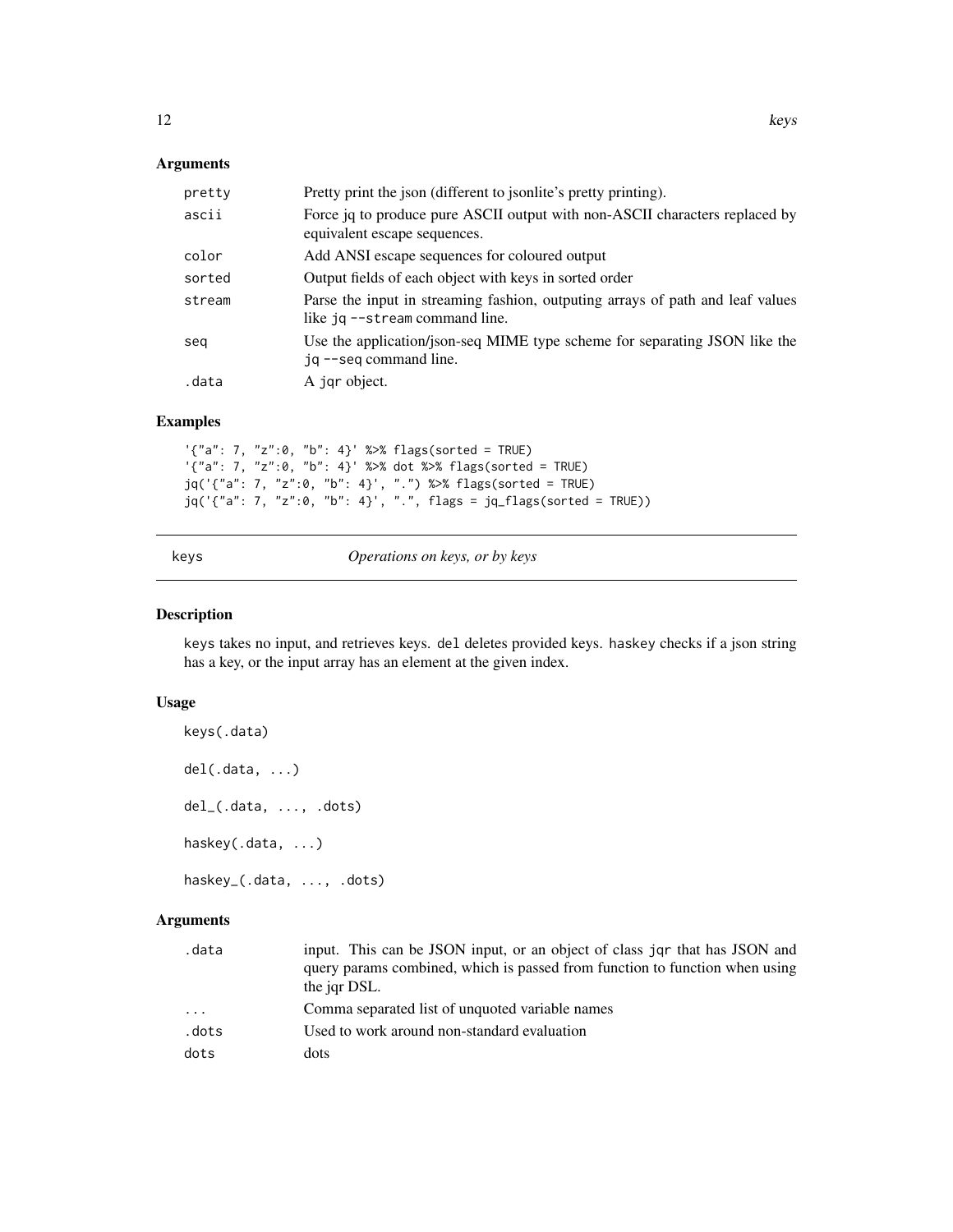## <span id="page-12-0"></span>logicaltests 13

## Examples

```
# get keys
str <- '{"foo": 5, "bar": 7}'
jq(str, "keys")
str %>% keys()
# delete by key name
jq(str, "del(.bar)")
str %>% del(bar)
# check for key existence
str3 <- '[[0,1], ["a","b","c"]]'
jq(str3, "map(has(2))")
str3 %>% haskey(2)
jq(str3, "map(has(1,2))")
str3 %>% haskey(1,2)
## many JSON inputs
'{"foo": 5, "bar": 7} {"hello": 5, "world": 7}' %>% keys
'{"foo": 5, "bar": 7} {"hello": 5, "bar": 7}' %>% del(bar)
```
logicaltests *Logical tests*

#### Description

Logical tests

#### Usage

allj(.data)

anyj(.data)

#### Arguments

.data input. This can be JSON input, or an object of class jqr that has JSON and query params combined, which is passed from function to function when using the jqr DSL.

```
# any
'[true, false]' %>% anyj
'[false, false]' %>% anyj
'[]' %>% anyj
# all
'[true, false]' %>% allj
```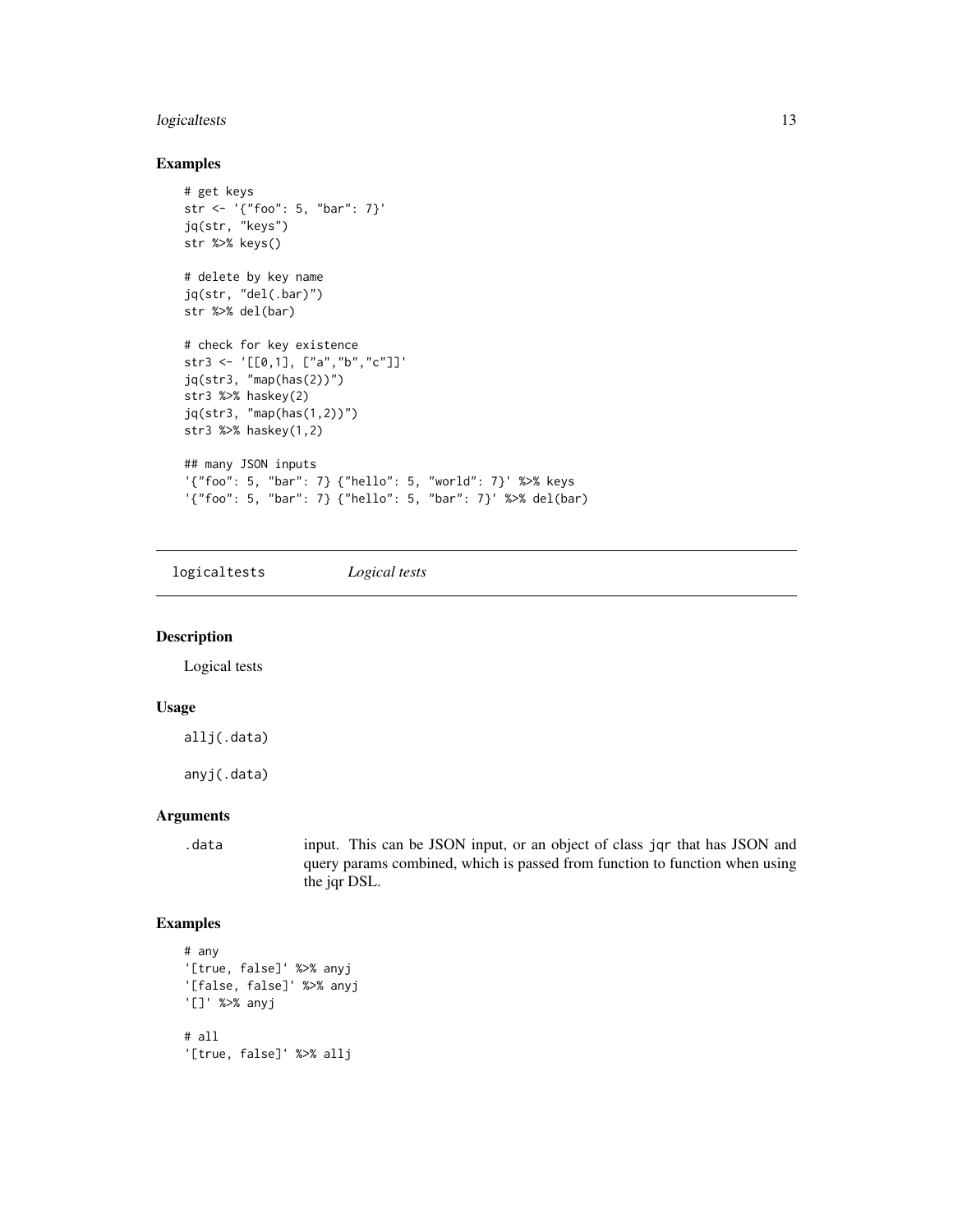<span id="page-13-0"></span>14 manipunan kalendar kalendar (k. 1918). Peristiwa manipunan kalendar kalendar (k. 1918). Peristiwa manipunan k

```
'[true, true]' %>% allj
'[]' %>% allj
## many JSON inputs
'[true, false] [true, true] [false, false]' %>% anyj
'[true, false] [true, true] [false, false]' %>% allj
```
#### manip *Manipulation operations*

## Description

Manipulation operations

#### Usage

join(.data, ...) join\_(.data, ..., .dots) splitj(.data, ...) splitj\_(.data, ..., .dots) ltrimstr(.data, ...) ltrimstr\_(.data, ..., .dots) rtrimstr(.data, ...) rtrimstr\_(.data, ..., .dots) startswith(.data, ...) startswith\_(.data, ..., .dots) endswith(.data, ...) endswith\_(.data, ..., .dots) index\_loc(.data, ...) index\_loc\_(.data, ..., .dots) rindex\_loc(.data, ...) rindex\_loc\_(.data, ..., .dots)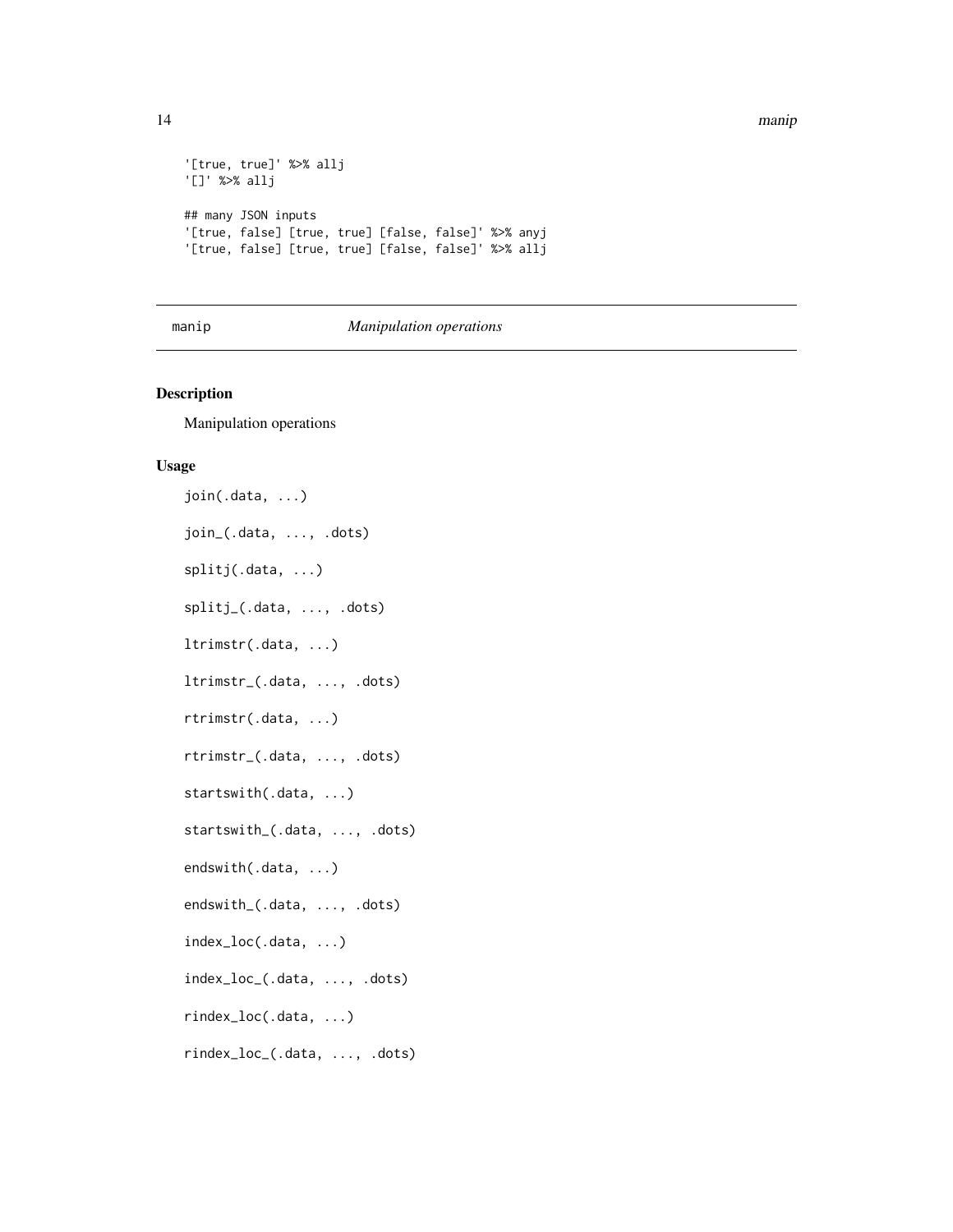#### <span id="page-14-0"></span>manip and the contract of the contract of the contract of the contract of the contract of the contract of the contract of the contract of the contract of the contract of the contract of the contract of the contract of the

```
indices(.data, ...)
indices_(.data, ..., .dots)
tojson(.data)
fromjson(.data)
tostring(.data)
tonumber(.data)
contains(.data, ...)
contains_(.data, ..., .dots)
uniquej(.data, ...)
uniquej_(.data, ..., .dots)
group(.data, ...)
group_(.data, ..., .dots)
```
## Arguments

| .data      | input. This can be JSON input, or an object of class jar that has JSON and<br>query params combined, which is passed from function to function when using<br>the jqr DSL. |
|------------|---------------------------------------------------------------------------------------------------------------------------------------------------------------------------|
| $\ddots$ . | Comma separated list of unquoted variable names                                                                                                                           |
| .dots      | Used to work around non-standard evaluation                                                                                                                               |
| dots       | dots                                                                                                                                                                      |

#### See Also

[add](#page-0-0)

```
# join
str <- '["a","b,c,d","e"]'
jq(str, 'join(", ")')
str %>% join
str %>% join(`;`)
str %>% join(`yep`)
## many JSON inputs
'["a","b,c,d","e"] ["a","f,e,f"]' %>% join(`---`)
```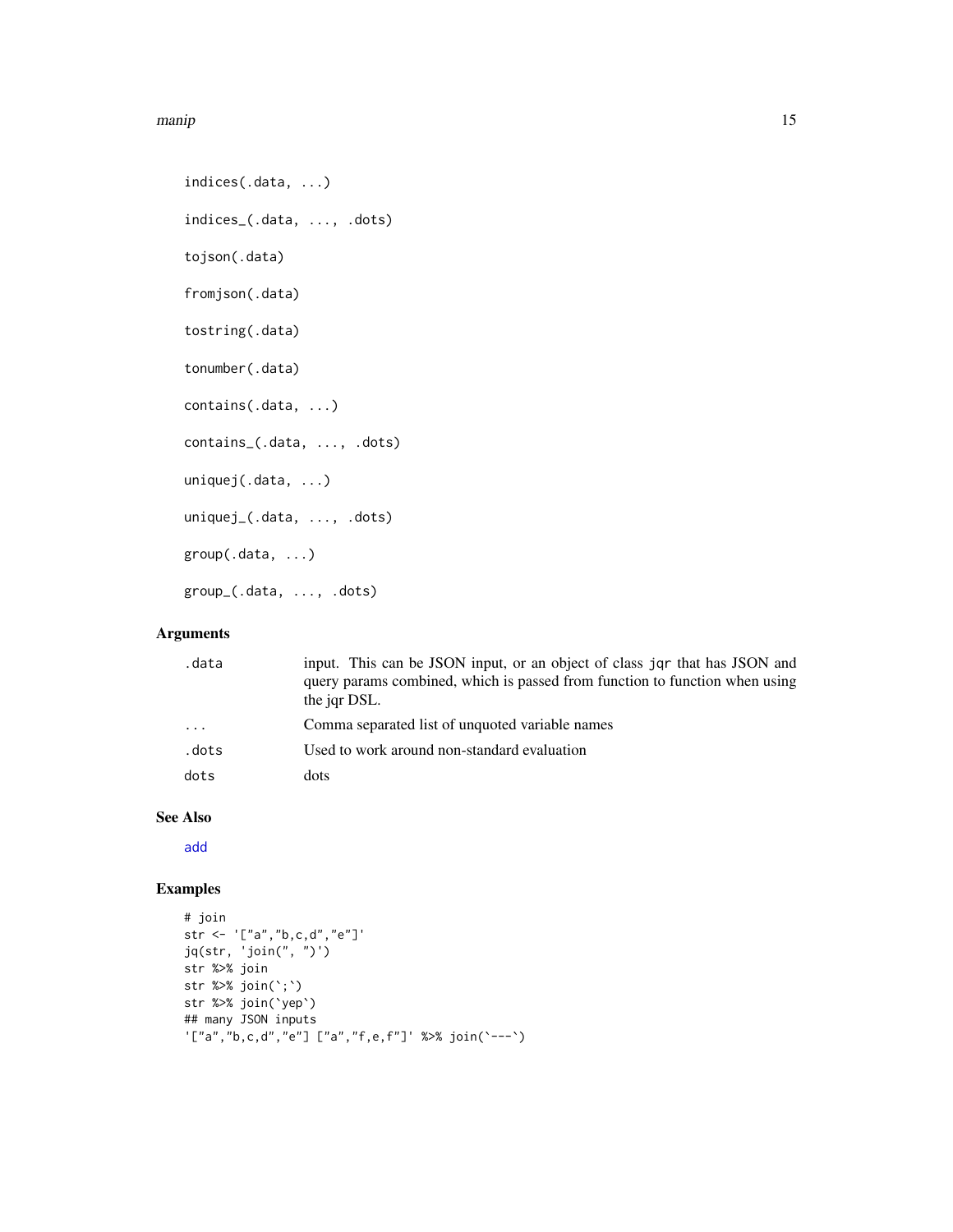16 manipunan kalendar ke manipunan ke manipunan ke manipunan ke manipunan ke manipunan ke manipunan ke manipun

```
# split
jq('"a, b,c,d, e"', 'split(", ")')
# ltrimstr
jq('["fo", "foo", "barfoo", "foobar", "afoo"]', '[.[]|ltrimstr("foo")]')
'["fo", "foo", "barfoo", "foobar", "afoo"]' %>% index() %>% ltrimstr(foo)
# rtrimstr
jq('["fo", "foo", "barfoo", "foobar", "foob"]', '[.[]|rtrimstr("foo")]')
'["fo", "foo", "barfoo", "foobar", "foob"]' %>% index() %>% rtrimstr(foo)
# startswith
str <- '["fo", "foo", "barfoo", "foobar", "barfoob"]'
jq(str, '[.[]|startswith("foo")]')
str %>% index %>% startswith(foo)
## many JSON inputs
'["fo", "foo"] ["barfoo", "foobar", "barfoob"]' %>% index %>% startswith(foo)
# endswith
jq(str, '[.[]|endswith("foo")]')
str %>% index %>% endswith(foo)
str %>% index %>% endswith_("foo")
str %>% index %>% endswith(bar)
str %>% index %>% endswith_("bar")
## many JSON inputs
'["fo", "foo"] ["barfoo", "foobar", "barfoob"]' %>% index %>% endswith(foo)
# get index (location) of a character
## input has to be quoted
str <- '"a,b, cd, efg, hijk"'
str %>% index_loc(", ")
str %>% index_loc(",")
str %>% index_loc("j")
str %>% rindex_loc(", ")
str %>% indices(", ")
# tojson, fromjson, tostring, tonumber
'[1, "foo", ["foo"]]' %>% index %>% tostring
'[1, "1"]' %>% index %>% tonumber
'[1, "foo", ["foo"]]' %>% index %>% tojson
'[1, "foo", ["foo"]]' %>% index %>% tojson %>% fromjson
# contains
'"foobar"' %>% contains("bar")
'["foobar", "foobaz", "blarp"]' %>% contains(`["baz", "bar"]`)
'["foobar", "foobaz", "blarp"]' %>% contains(`["bazzzzz", "bar"]`)
str <- '{"foo": 12, "bar":[1,2,{"barp":12, "blip":13}]}'
str %>% contains(`{foo: 12, bar: [{barp: 12}]}`)
str %>% contains(`{foo: 12, bar: [{barp: 15}]}`)
# unique
'[1,2,5,3,5,3,1,3]' %>% uniquej
str <- '[{"foo": 1, "bar": 2}, {"foo": 1, "bar": 3}, {"foo": 4, "bar": 5}]'
```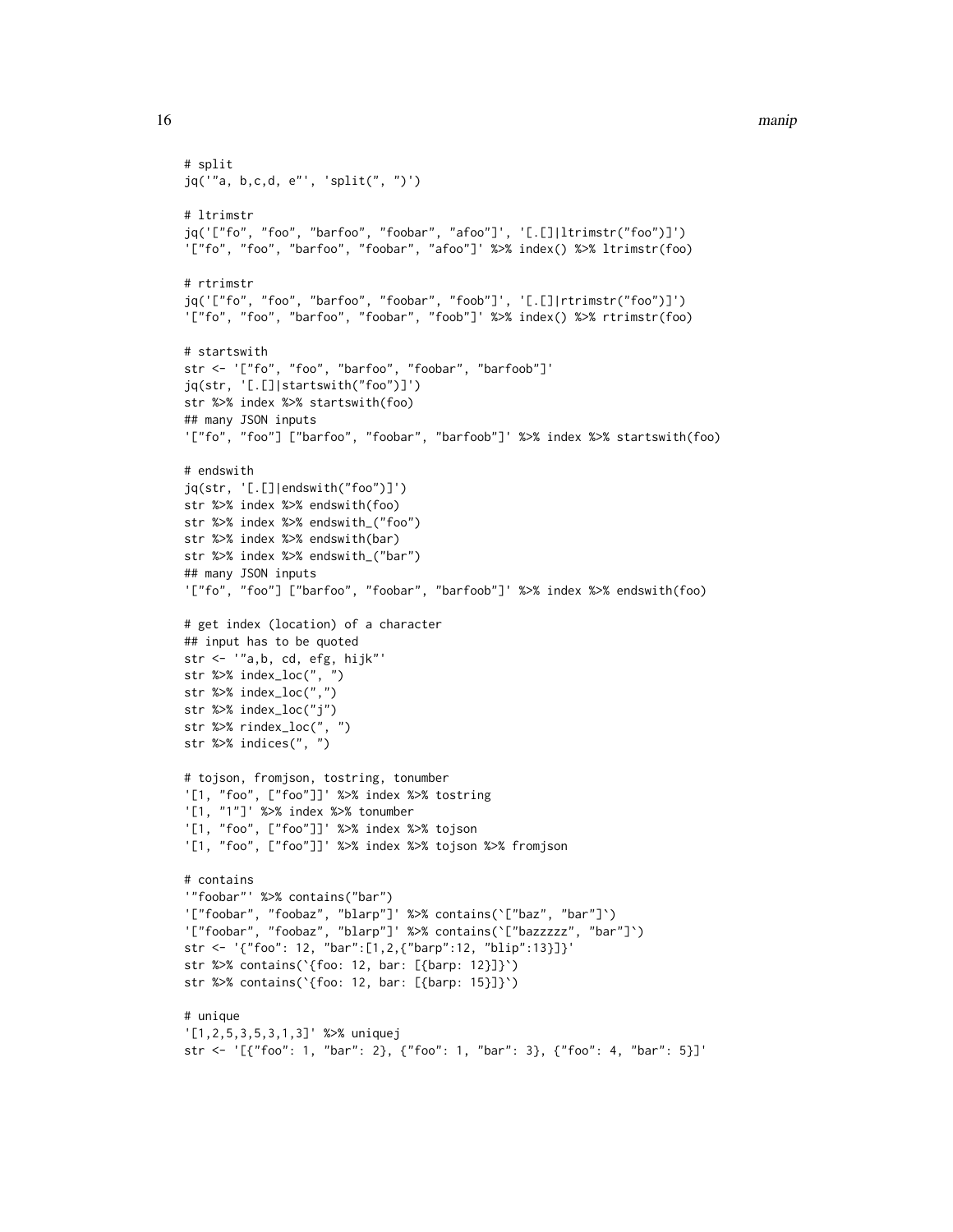#### <span id="page-16-0"></span>maths and the contract of the contract of the contract of the contract of the contract of the contract of the contract of the contract of the contract of the contract of the contract of the contract of the contract of the

```
str %>% uniquej(foo)
str %>% uniquej_("foo")
'["chunky", "bacon", "kitten", "cicada", "asparagus"]' %>% uniquej(length)
# group
x <- '[{"foo":1, "bar":10}, {"foo":3, "bar":100}, {"foo":1, "bar":1}]'
x %>% group(foo)
x %>% group_("foo")
```
maths *Math operations*

#### Description

Math operations

#### Usage

do(.data, ...) do\_(.data, ..., .dots) lengthj(.data) sqrtj(.data) floorj(.data) minj(.data, ...) minj\_(.data, ..., .dots) maxj(.data, ...) maxj\_(.data, ..., .dots) ad(.data) map(.data, ...) map\_(.data, ..., .dots)

## Arguments

- .data input. This can be JSON input, or an object of class jqr that has JSON and query params combined, which is passed from function to function when using the jqr DSL.
- ... Comma separated list of unquoted variable names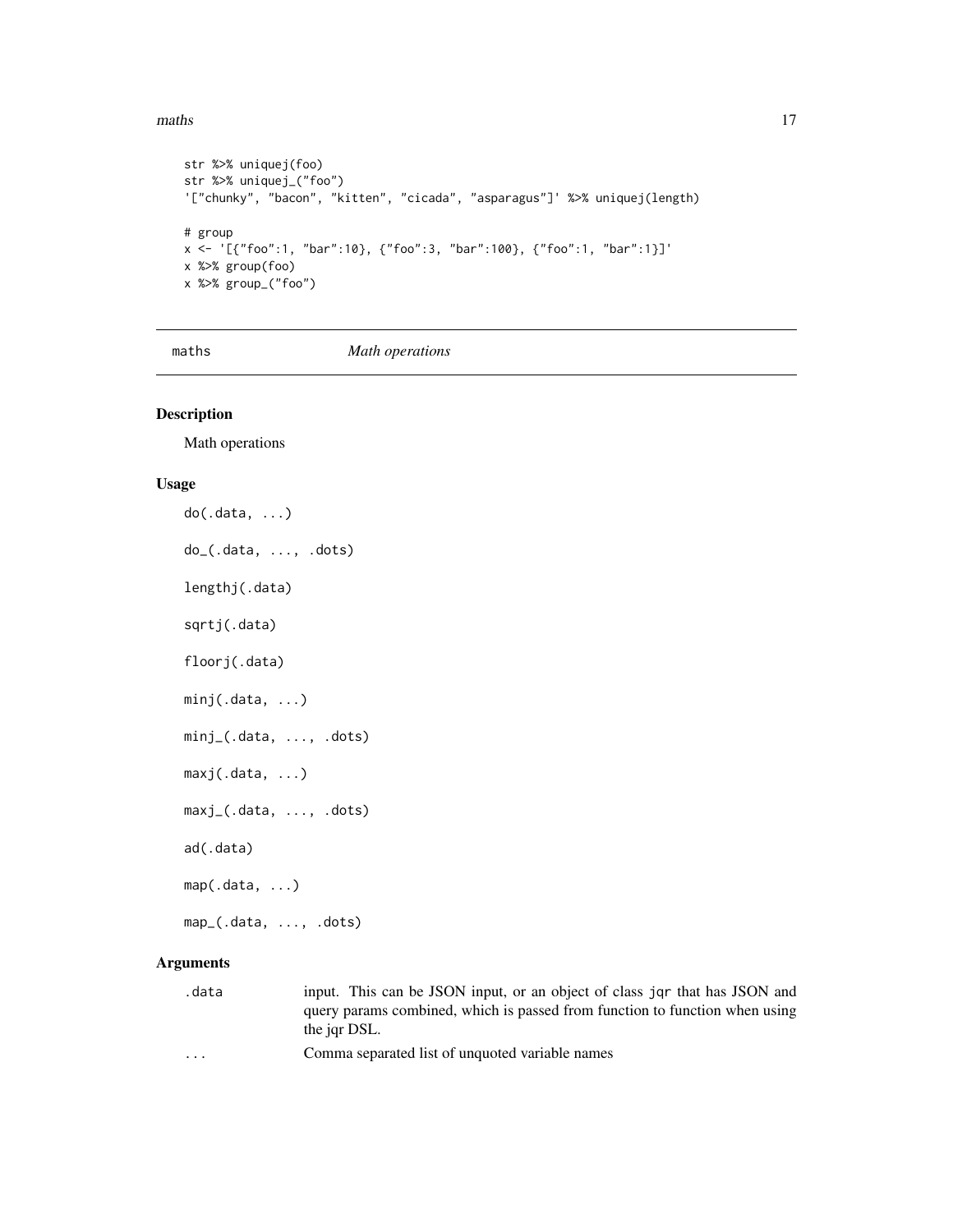18 maths and the contract of the contract of the contract of the contract of the contract of the contract of the contract of the contract of the contract of the contract of the contract of the contract of the contract of t

| .dots | Used to work around non-standard evaluation |
|-------|---------------------------------------------|
| dots  | dots                                        |

## Examples

```
# do math
jq('{"a": 7}', '.a + 1')
# adding null gives back same result
jq('{"a": 7}', '.a + null')
jq('{"a": 7}', '.a += 1')
'{"a": 7}' %>% do(.a + 1)
# '{"a": 7}' %>% do(.a += 1) # this doesn't work quite yet
'\{'a'': [1,2], "b": [3,4]'} %>% do(.a + .b)
'\{"a": [1,2], "b": [3,4]}' %>% do(.a - .b)
'\{"a": 3}' %>% do(4 - .a)
'["xml", "yaml", "json"]' %>% do('. - ["xml", "yaml"]')
'5' %>% do(10 / . * 3)
## many JSON inputs
'{"a": [1,2], "b": [3,4]} {"a": [1,5], "b": [3,10]}' %>% do(.a + .b)
# comparisons
'[5,4,2,7]' %>% index() %>% do(. < 4)
'[5,4,2,7]' %>% index() %>% do(. > 4)
'[5,4,2,7]' %>% index() %>% do(. <= 4)
'[5,4,2,7]' %>% index() %>% do(. >= 4)
'[5,4,2,7]' %>% index() %>% do(. == 4)
'[5,4,2,7]' %>% index() %>% do(. != 4)
## many JSON inputs
'[5,4,2,7] [4,3,200,0.1]' %>% index() %>% do(. < 4)
# length
'[[1,2], "string", {"a":2}, null]' %>% index %>% lengthj
# sqrt
'9' %>% sqrtj
## many JSON inputs
'9 4 5' %>% sqrtj
# floor
'3.14159' %>% floorj
## many JSON inputs
'3.14159 30.14 45.9' %>% floorj
# find minimum
'[5,4,2,7]' %>% minj
'[{"foo":1, "bar":14}, {"foo":2, "bar":3}]' %>% minj
'[{"foo":1, "bar":14}, {"foo":2, "bar":3}]' %>% minj(foo)
'[{"foo":1, "bar":14}, {"foo":2, "bar":3}]' %>% minj(bar)
## many JSON inputs
'[{"foo":1}, {"foo":14}] [{"foo":2}, {"foo":3}]' %>% minj(foo)
```
# find maximum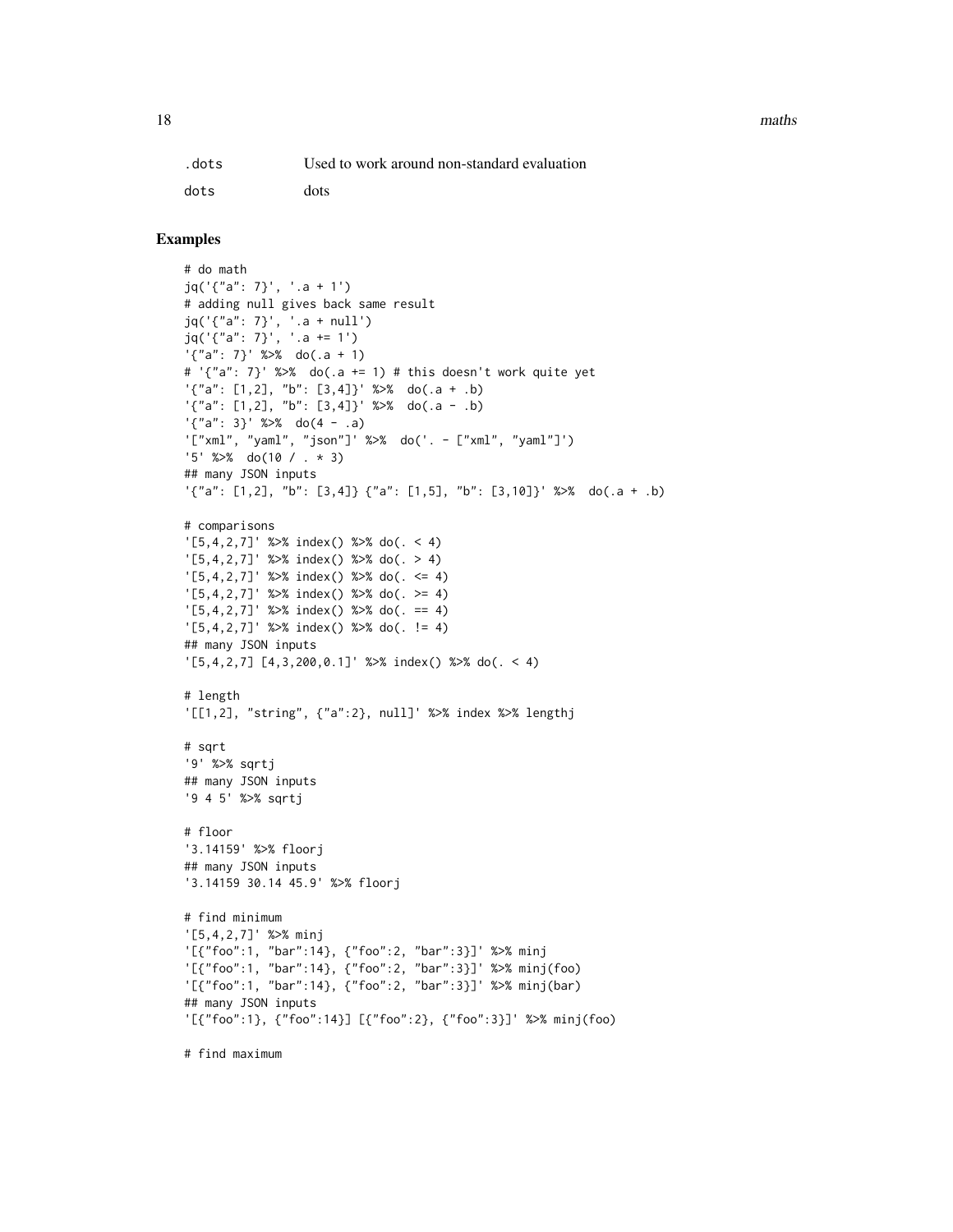#### <span id="page-18-0"></span>paths and the contract of the contract of the contract of the contract of the contract of the contract of the contract of the contract of the contract of the contract of the contract of the contract of the contract of the

```
'[5,4,2,7]' %>% maxj
'[{"foo":1, "bar":14}, {"foo":2, "bar":3}]' %>% maxj
'[{"foo":1, "bar":14}, {"foo":2, "bar":3}]' %>% maxj(foo)
'[{"foo":1, "bar":14}, {"foo":2, "bar":3}]' %>% maxj(bar)
## many JSON inputs
'[{"foo":1}, {"foo":14}] [{"foo":2}, {"foo":3}]' %>% maxj(foo)
# increment values
## requires special % operators, they get escaped internally
'{"foo": 1}' %>% do(.foo %+=% 1)
'{"foo": 1}' %>% do(.foo %-=% 1)
'{"foo": 1}' %>% do(.foo %*=% 4)
'{"foo": 1}' %>% do(.foo %/=% 10)
'{"foo": 1}' %>% do(.foo %//=% 10)
### fix me - %= doesn't work
# '{"foo": 1}' %>% do(.foo %%=% 10)
## many JSON inputs
'{"foo": 1} {"foo": 2} {"foo": 3}' %>% do(.foo %+=% 1)
# add
'["a","b","c"]' %>% ad
'[1, 2, 3]' %>% ad
'[]' %>% ad
## many JSON inputs
'["a","b","c"] ["d","e","f"]' %>% ad
# map
## as far as I know, this only works with numbers, thus it's
## in the maths section
'[1, 2, 3]' %>% map(.+1)
'[1, 2, 3]' %>% map(./1)
'[1, 2, 3]' %>% map(.*4)
# many JSON inputs
'[1, 2, 3] [100, 200, 300] [1000, 2000, 30000]' %>% map(.+1)
```
paths *Outputs paths to all the elements in its input*

#### Description

Outputs paths to all the elements in its input

## Usage

paths(.data)

#### Arguments

.data input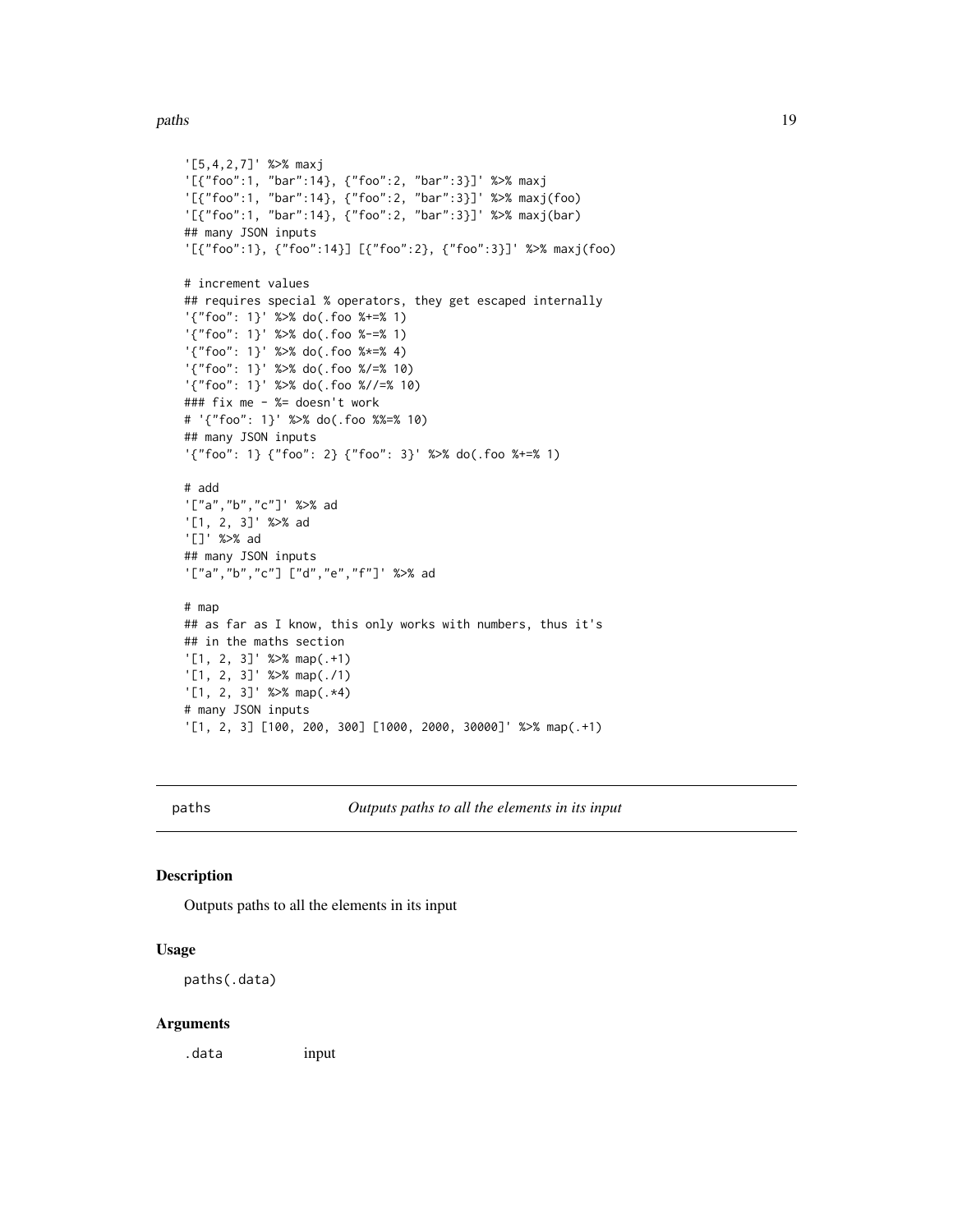20 **rangej** *rangej rangej rangej rangej rangej rangej rangej rangej rangej rangej rangej rangej rangej rangej rangej rangej rangej rangej rangej rangej rangej rangej rangej ra* 

## Examples

```
'[1,[[],{"a":2}]]' %>% paths
'[{"name":"JSON", "good":true}, {"name":"XML", "good":false}]' %>% paths
```
<span id="page-19-1"></span>peek *Peek at a query*

## Description

Prints the query resulting from jq all in one character string just as you would execute it on the command line. Output gets class of json, and pretty prints to the console for easier viewing.

## Usage

peek(.data)

#### Arguments

.data (list) input, using higher level interface

## See Also

[jq](#page-7-1).

#### Examples

'{"a": 7}' %>% do(.a + 1) %>% peek '[8,3,null,6]' %>% sortj %>% peek

rangej *Produce range of numbers*

#### Description

Produce range of numbers

## Usage

rangej(x, array = FALSE)

## Arguments

| x     | Input, single number or number range.  |
|-------|----------------------------------------|
| array | (logical) Create array. Default: FALSE |

<span id="page-19-0"></span>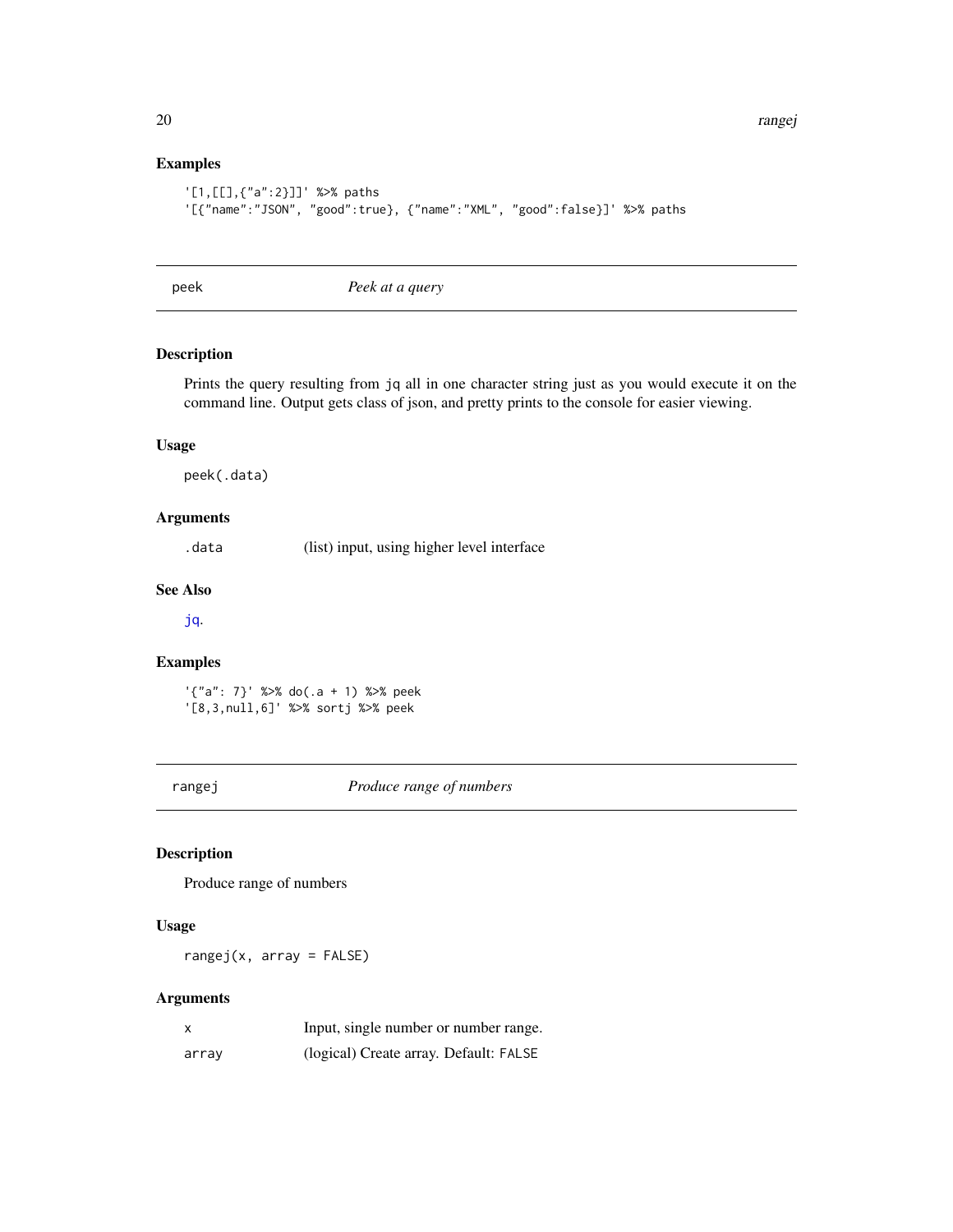#### <span id="page-20-0"></span>recurse 21

## Examples

```
2:4 %>% rangej
2:1000 %>% rangej
1 %>% rangej
4 %>% rangej
```
recurse *Search through a recursive structure - extract data from all levels*

## Description

Search through a recursive structure - extract data from all levels

## Usage

```
recurse(.data, ...)
recurse_(.data, ..., .dots)
```
## Arguments

| .data      | input. This can be JSON input, or an object of class jar that has JSON and<br>query params combined, which is passed from function to function when using<br>the jar DSL. |
|------------|---------------------------------------------------------------------------------------------------------------------------------------------------------------------------|
| $\ddots$ . | Comma separated list of unquoted variable names                                                                                                                           |
| .dots      | Used to work around non-standard evaluation                                                                                                                               |
| dots       | dots                                                                                                                                                                      |

```
x <- '{"name": "/", "children": [
  {"name": "/bin", "children": [
    {"name": "/bin/ls", "children": []},
    {"name": "/bin/sh", "children": []}]},
 {"name": "/home", "children": [
   {"name": "/home/stephen", "children": [
     {"name": "/home/stephen/jq", "children": []}]}]}]}'
x %>% recurse(.children[]) %>% build_object(name)
x %>% recurse(.children[]) %>% build_object(name) %>% string
```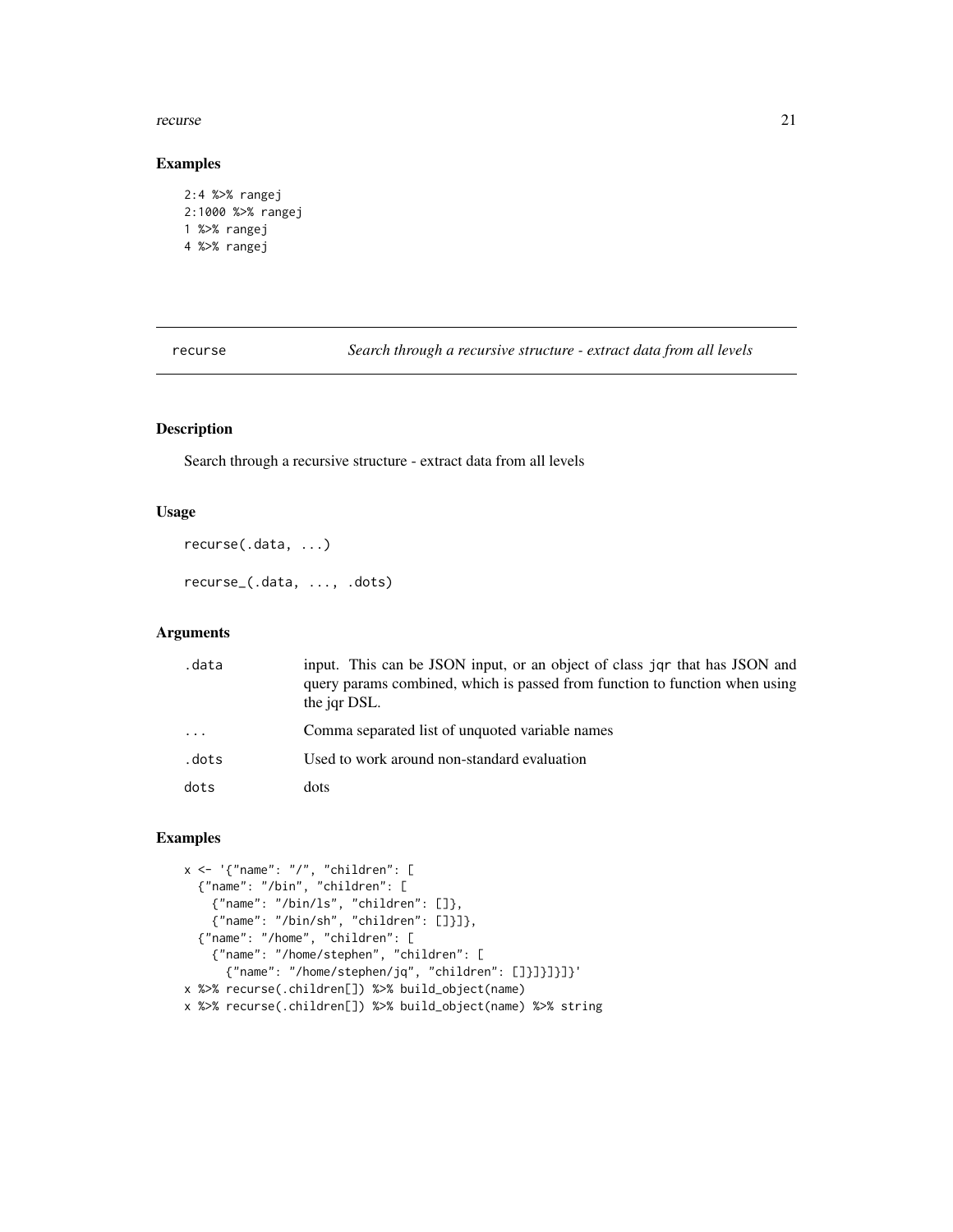<span id="page-21-0"></span>

#### Description

The function select(foo) produces its input unchanged if foo returns TRUE for that input, and produces no output otherwise

#### Usage

```
select(.data, ...)
select_(.data, ..., .dots)
```
#### Arguments

| .data    | input. This can be JSON input, or an object of class jqr that has JSON and                  |
|----------|---------------------------------------------------------------------------------------------|
|          | query params combined, which is passed from function to function when using<br>the jar DSL. |
| $\ddots$ | Comma separated list of unquoted variable names                                             |
| .dots    | Used to work around non-standard evaluation                                                 |
| dots     | dots                                                                                        |

#### Note

this function has changed what it does dramatically. we were using this function for object construction, which is now done with [build\\_object](#page-2-1)

```
jq('[1,5,3,0,7]', 'map(select(. >= 2))')
'[1,5,3,0,7]' %>% map(select(. >= 2))
'{"foo": 4, "bar": 7}' %>% select(.foo == 4)
'{"foo": 5, "bar": 7} {"foo": 4, "bar": 7}' %>% select(.foo == 4)
'[{"foo": 5, "bar": 7}, {"foo": 4, "bar": 7}]' %>% index() %>%
 select(.foo == 4)'{"foo": 4, "bar": 7} {"foo": 5, "bar": 7} {"foo": 8, "bar": 7}' %>%
  select(.foo < 6)
x <- '{"foo": 4, "bar": 2} {"foo": 5, "bar": 4} {"foo": 8, "bar": 12}'
jq(x, 'select((.foo < 6) and (.bar > 3))')jq(x, 'select((.foo < 6) or (.bar > 3))')x %>\% select((.foo < 6) % (.bar > 3))
x %>% select((.foo < 6) || (.bar > 3))
x <- '[{"foo": 5, "bar": 7}, {"foo": 4, "bar": 7}, {"foo": 4, "bar": 9}]'
```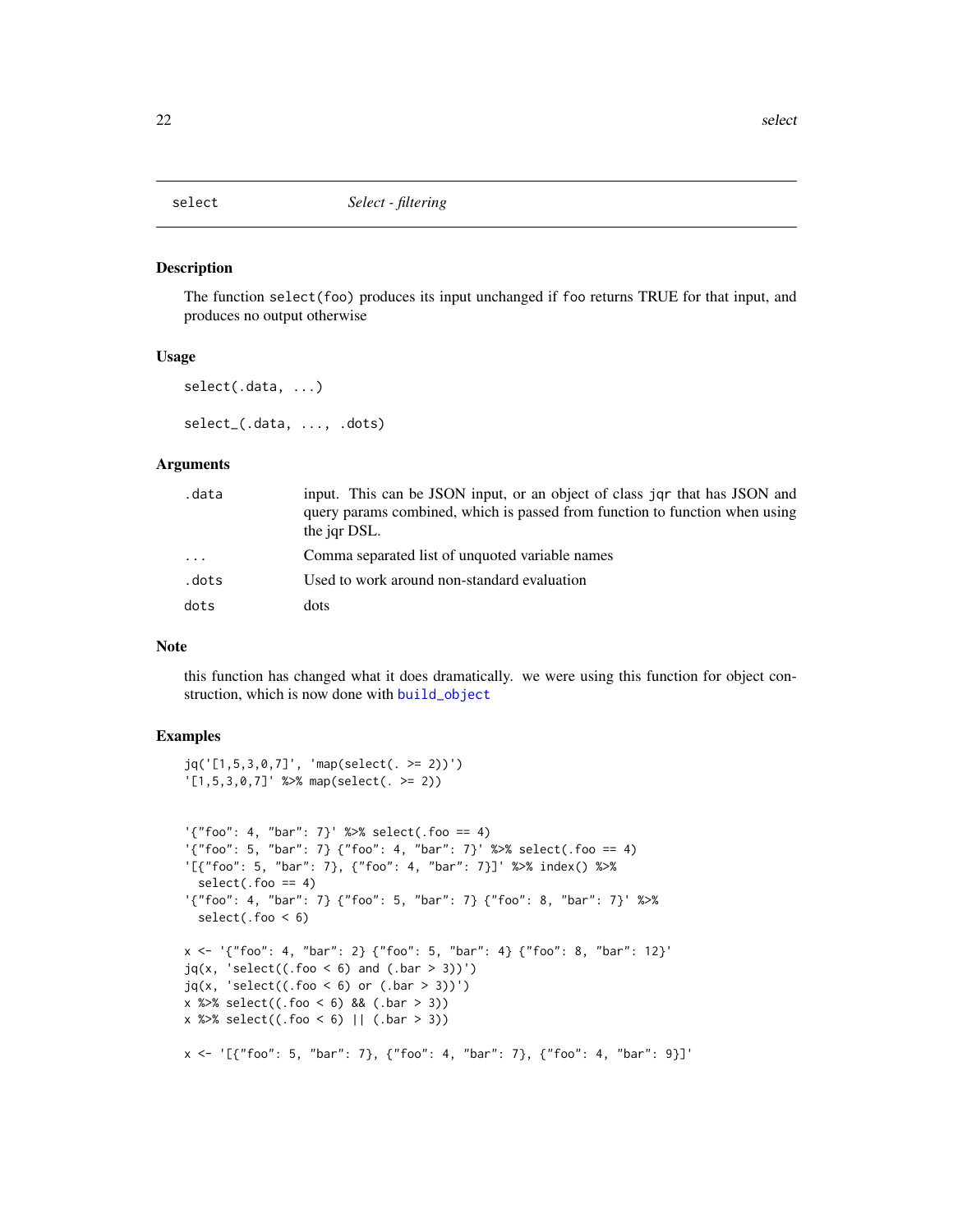#### <span id="page-22-0"></span>sortj 23

```
jq(x, ' . [ ] | select(.foo == 4) | {user: .bar}'')x %>% index() %>% select(.foo == 4) %>% build_object(user = .bar)
```
sortj *Sort and related*

## Description

Sort and related

#### Usage

```
sortj(.data, ...)
sortj_(.data, ..., .dots)
reverse(.data)
```
## Arguments

| .data | input. This can be JSON input, or an object of class jor that has JSON and<br>query params combined, which is passed from function to function when using<br>the jar DSL. |
|-------|---------------------------------------------------------------------------------------------------------------------------------------------------------------------------|
| .     | Comma separated list of unquoted variable names                                                                                                                           |
| .dots | Used to work around non-standard evaluation                                                                                                                               |
| dots  | dots                                                                                                                                                                      |

```
# sort
'[8,3,null,6]' %>% sortj
'[{"foo":4, "bar":10}, {"foo":3, "bar":100}, {"foo":2, "bar":1}]' %>%
 sortj(foo)
# reverse order
'[1,2,3,4]' %>% reverse
# many JSON inputs
'[{"foo":7}, {"foo":4}] [{"foo":300}, {"foo":1}] [{"foo":2}, {"foo":1}]' %>%
  sortj(foo)
'[1,2,3,4] [10,20,30,40] [100,200,300,4000]' %>%
  reverse
```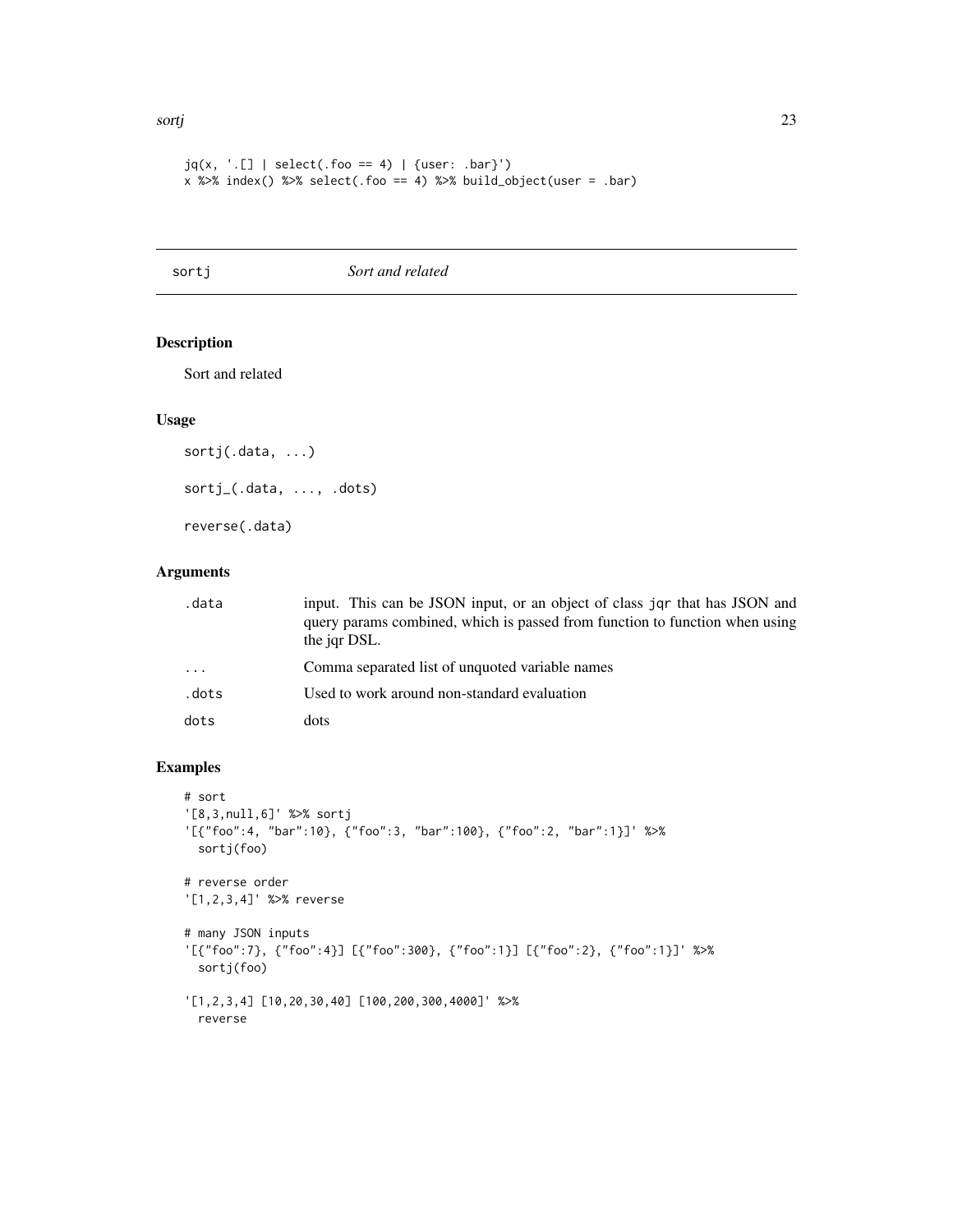<span id="page-23-1"></span><span id="page-23-0"></span>

## Description

Give back a character string

## Usage

string(.data)

## Arguments

.data (list) input, using higher level interface

#### See Also

[peek](#page-19-1)

## Examples

'{"a": 7}' %>% do(.a + 1) %>% string '[8,3,null,6]' %>% sortj %>% string

## types *Types and related functions*

## Description

Types and related functions

#### Usage

```
types(.data)
```
type(.data, ...)

type\_(.data, ..., .dots)

## Arguments

| .data | input. This can be JSON input, or an object of class jor that has JSON and  |
|-------|-----------------------------------------------------------------------------|
|       | query params combined, which is passed from function to function when using |
|       | the jar DSL.                                                                |
| .     | Comma separated list of unquoted variable names                             |
| .dots | Used to work around non-standard evaluation                                 |
| dots  | dots                                                                        |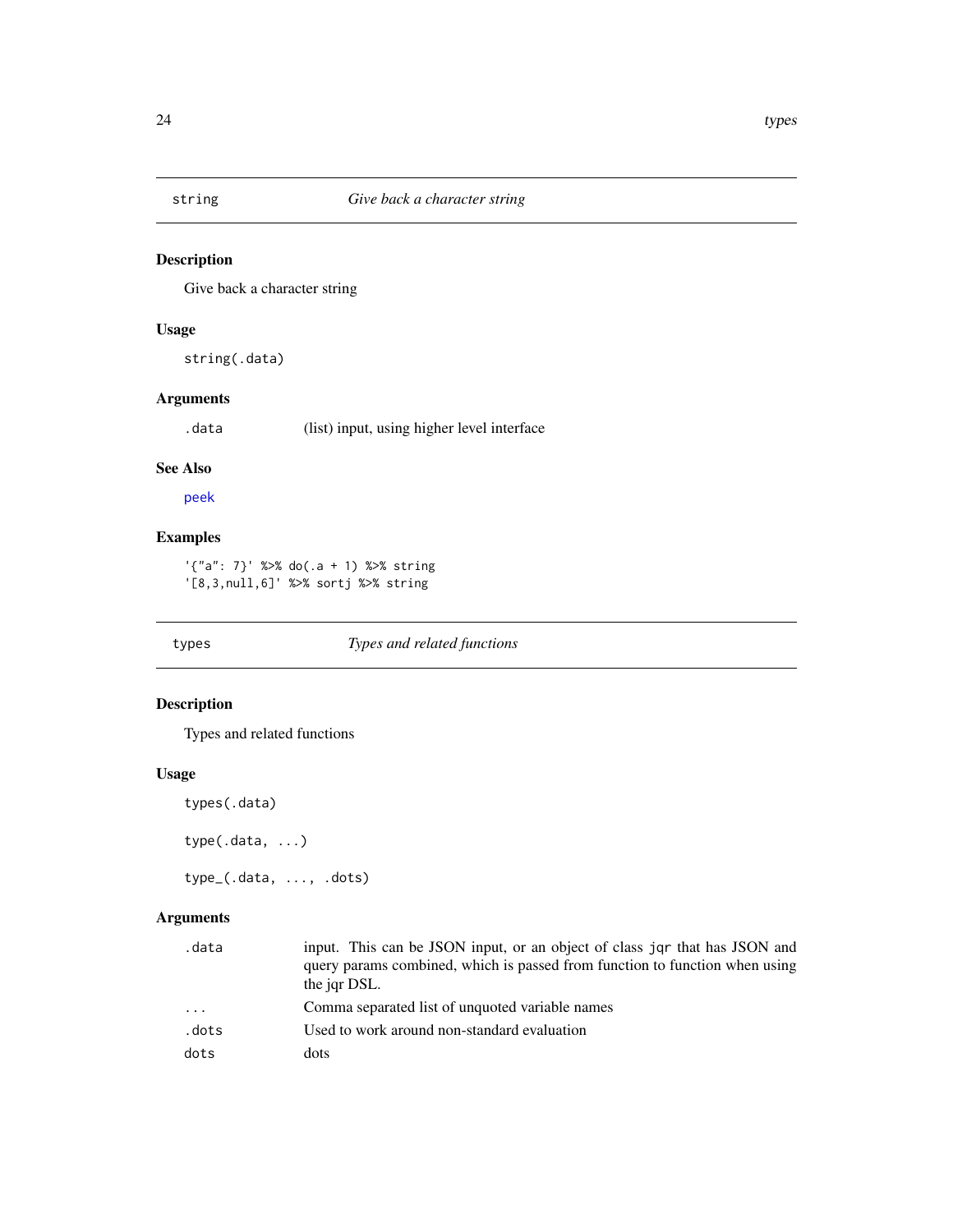## <span id="page-24-0"></span>vars 25

## Examples

```
# get type information for each element
jq('[0, false, [], {}, null, "hello"]', 'map(type)')
'[0, false, [], {}, null, "hello"]' %>% types
'[0, false, [], {}, null, "hello", true, [1,2,3]]' %>% types
# select elements by type
jq('[0, false, [], {}, null, "hello"]', '.[] | numbers,booleans')
'[0, false, [], {}, null, "hello"]' %>% index() %>% type(booleans)
```
vars *Variables*

## Description

Variables

#### Usage

vars(.data, ...)

vars\_(.data, ..., .dots)

#### Arguments

| .data                   | input. This can be JSON input, or an object of class jqr that has JSON and<br>query params combined, which is passed from function to function when using<br>the jar DSL. |
|-------------------------|---------------------------------------------------------------------------------------------------------------------------------------------------------------------------|
| $\cdot$ $\cdot$ $\cdot$ | Comma separated list of unquoted variable names                                                                                                                           |
| .dots                   | Used to work around non-standard evaluation                                                                                                                               |
| dots                    | dots                                                                                                                                                                      |

```
x \leftarrow '"posts": [
  {"title": "Frist psot", "author": "anon"},
  {"title": "A well-written article", "author": "person1"}
 ],
 "realnames": {
  "anon": "Anonymous Coward",
   "person1": "Person McPherson"
 }
}'
x %>% dotstr(posts[])
x %>% dotstr(posts[]) %>% string
x %>% vars(realnames = names) %>% dotstr(posts[]) %>%
   build_object(title, author = "$names[.author]")
```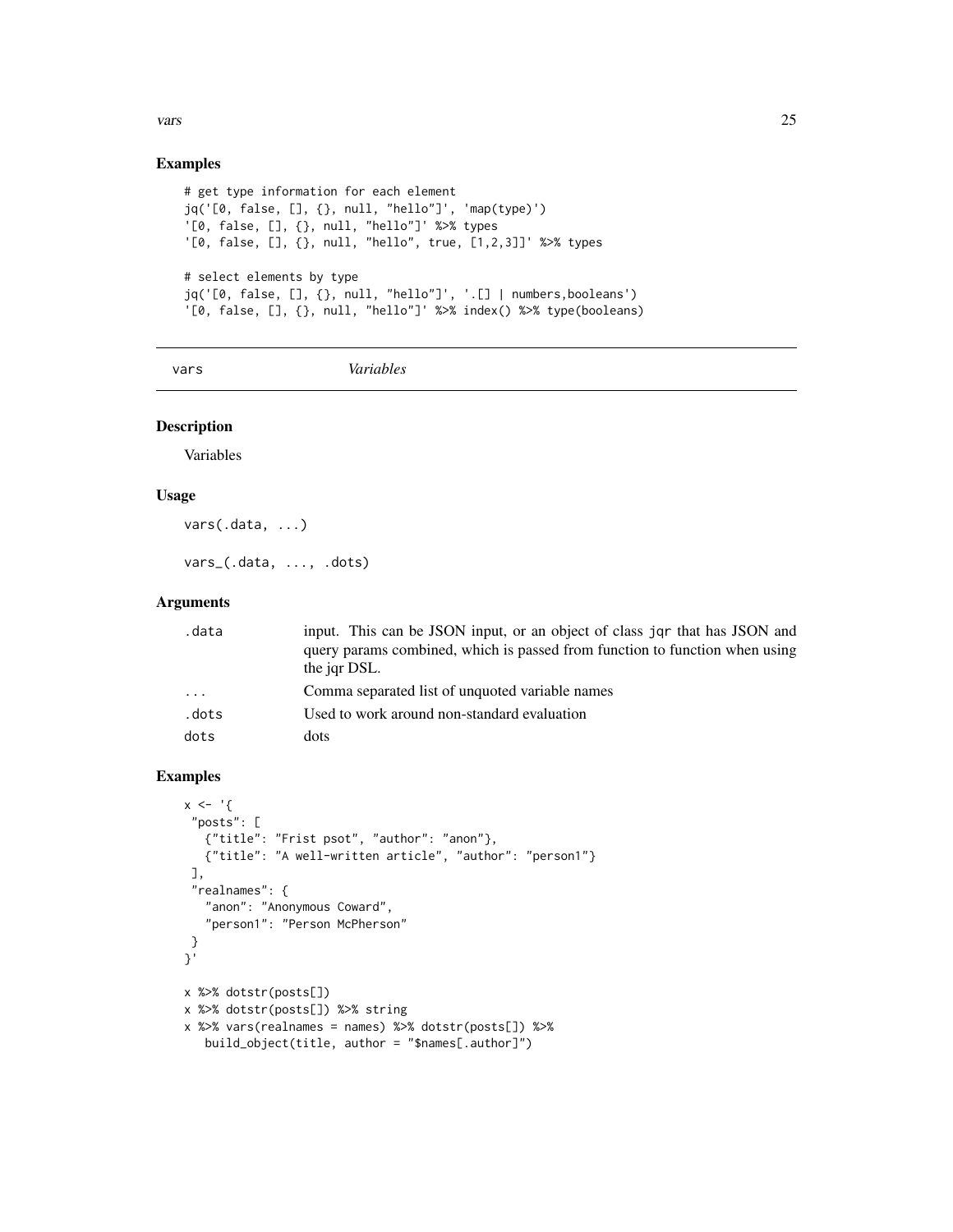# <span id="page-25-0"></span>Index

∗ datasets commits , [5](#page-4-0) ad *(*maths *)* , [17](#page-16-0) add , *[15](#page-14-0)* allj *(*logicaltests *)* , [13](#page-12-0) anyj *(*logicaltests *)* , [13](#page-12-0) at , [2](#page-1-0) at\_ *(*at *)* , [2](#page-1-0) build , [3](#page-2-0) build\_array *(*build *)* , [3](#page-2-0) build\_array\_ *(*build *)* , [3](#page-2-0) build\_object , *[22](#page-21-0)* build\_object *(*build *)* , [3](#page-2-0) build\_object\_ *(*build *)* , [3](#page-2-0) combine , [4](#page-3-0) commits , [5](#page-4-0) contains *(*manip *)* , [14](#page-13-0) contains\_ *(*manip *)* , [14](#page-13-0) del *(*keys *)* , [12](#page-11-0) del\_ *(*keys *)* , [12](#page-11-0) do *(*maths *)* , [17](#page-16-0) do\_ *(*maths *)* , [17](#page-16-0) dot , [5](#page-4-0) dot\_ *(*dot *)* , [5](#page-4-0) dotindex *(*index *)* , [6](#page-5-0) dotindex\_ *(*index *)* , [6](#page-5-0) dotstr *(*dot *)* , [5](#page-4-0) dotstr\_ *(*dot *)* , [5](#page-4-0) endswith *(*manip *)* , [14](#page-13-0) endswith\_ *(*manip *)* , [14](#page-13-0) flags *(*jq\_flags *)* , [11](#page-10-0) floorj *(*maths *)* , [17](#page-16-0) fromjson *(*manip *)* , [14](#page-13-0) funs, [6](#page-5-0)

group *(*manip *)* , [14](#page-13-0) group\_ *(*manip *)* , [14](#page-13-0) haskey *(*keys *)* , [12](#page-11-0) haskey\_ *(*keys *)* , [12](#page-11-0) index , [6](#page-5-0) index\_ *(*index *)* , [6](#page-5-0) index\_loc *(*manip *)* , [14](#page-13-0) index\_loc\_ *(*manip *)* , [14](#page-13-0) indexif *(*index *)* , [6](#page-5-0) indexif\_ *(*index *)* , [6](#page-5-0) indices *(*manip *)* , [14](#page-13-0) indices\_ *(*manip *)* , [14](#page-13-0) join *(*manip *)* , [14](#page-13-0) join\_ *(*manip *)* , [14](#page-13-0) jq , [8](#page-7-0) , *[9](#page-8-0)* , *[20](#page-19-0)* jq\_flags , *[8](#page-7-0)* , *[11](#page-10-0)* , [11](#page-10-0) jqr , [9](#page-8-0) jqr-package *(*jqr *)* , [9](#page-8-0) jqr\_feed *(*jqr\_new *)* , [10](#page-9-0) jqr\_new , [10](#page-9-0) keys , [12](#page-11-0) lengthj *(*maths *)* , [17](#page-16-0) logicaltests, [13](#page-12-0) ltrimstr *(*manip *)* , [14](#page-13-0) ltrimstr\_ *(*manip *)* , [14](#page-13-0) manip , [14](#page-13-0) map *(*maths *)* , [17](#page-16-0) map\_ *(*maths *)* , [17](#page-16-0) maths , [17](#page-16-0) maxj *(*maths *)* , [17](#page-16-0) maxj\_ *(*maths *)* , [17](#page-16-0) minj *(*maths *)* , [17](#page-16-0) minj\_ *(*maths *)* , [17](#page-16-0) paths , [19](#page-18-0)